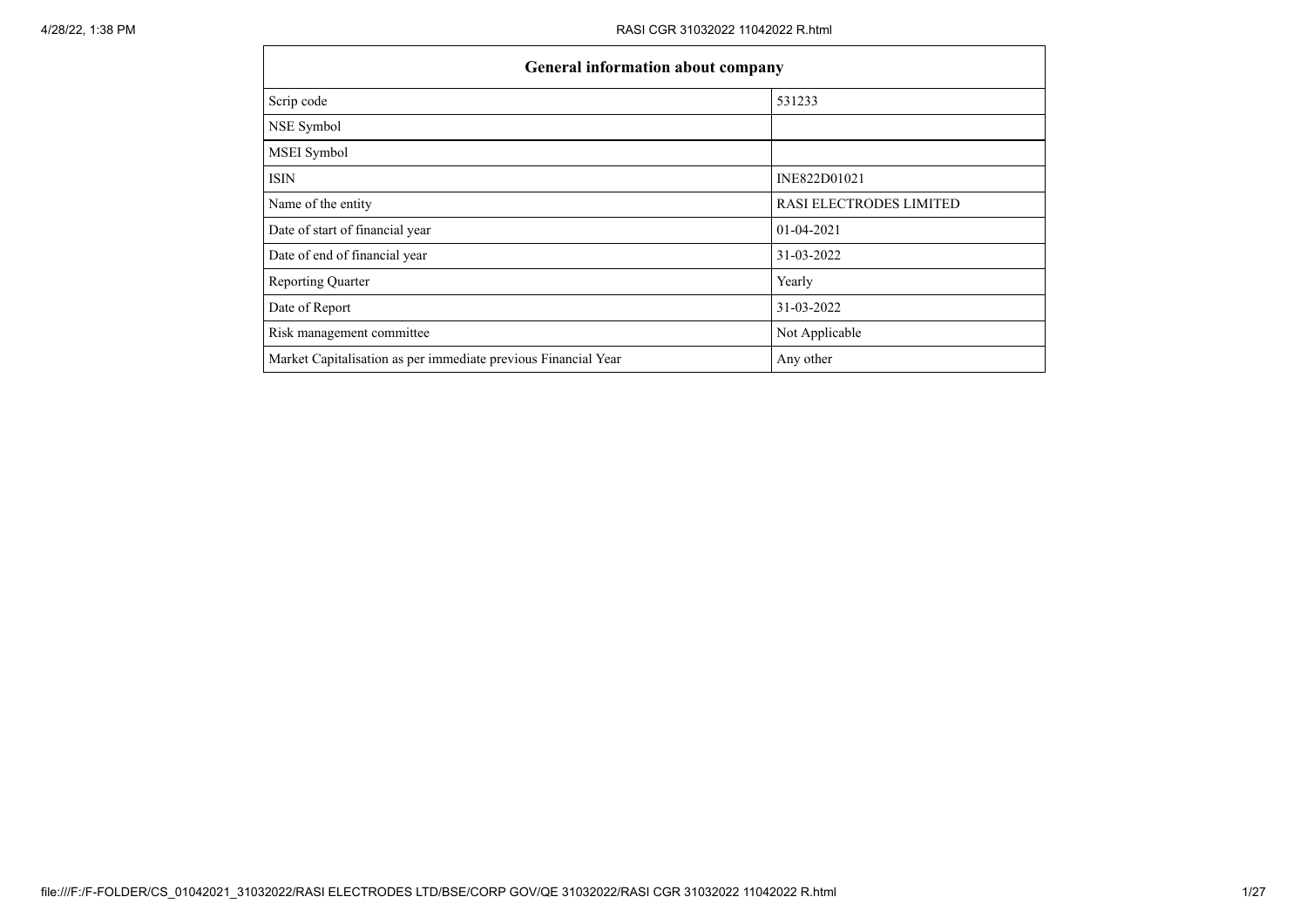|                |                                      |                                                   |            |            |                                                       |                                       |                               |                          |                                                                                                      |                                             | <b>Annexure I</b>                                         |                            |                      |                                            |                                                                                                                                                |                                                                                                                                                                   |                                                                                                                                                                          |                                                                                                                                                                                                         |                                      |                                             |
|----------------|--------------------------------------|---------------------------------------------------|------------|------------|-------------------------------------------------------|---------------------------------------|-------------------------------|--------------------------|------------------------------------------------------------------------------------------------------|---------------------------------------------|-----------------------------------------------------------|----------------------------|----------------------|--------------------------------------------|------------------------------------------------------------------------------------------------------------------------------------------------|-------------------------------------------------------------------------------------------------------------------------------------------------------------------|--------------------------------------------------------------------------------------------------------------------------------------------------------------------------|---------------------------------------------------------------------------------------------------------------------------------------------------------------------------------------------------------|--------------------------------------|---------------------------------------------|
|                |                                      |                                                   |            |            |                                                       |                                       |                               |                          | Annexure I to be submitted by listed entity on quarterly basis                                       |                                             |                                                           |                            |                      |                                            |                                                                                                                                                |                                                                                                                                                                   |                                                                                                                                                                          |                                                                                                                                                                                                         |                                      |                                             |
|                | I. Composition of Board of Directors |                                                   |            |            |                                                       |                                       |                               |                          |                                                                                                      |                                             |                                                           |                            |                      |                                            |                                                                                                                                                |                                                                                                                                                                   |                                                                                                                                                                          |                                                                                                                                                                                                         |                                      |                                             |
|                |                                      |                                                   |            |            |                                                       |                                       |                               |                          | Disclosure of notes on composition of board of directors explanatory                                 |                                             |                                                           |                            |                      |                                            |                                                                                                                                                |                                                                                                                                                                   |                                                                                                                                                                          |                                                                                                                                                                                                         |                                      |                                             |
|                |                                      |                                                   |            |            |                                                       |                                       |                               |                          |                                                                                                      |                                             | Whether the listed entity has a Regular Chairperson   Yes |                            |                      |                                            |                                                                                                                                                |                                                                                                                                                                   |                                                                                                                                                                          |                                                                                                                                                                                                         |                                      |                                             |
|                |                                      |                                                   |            |            |                                                       |                                       |                               |                          |                                                                                                      |                                             | Whether Chairperson is related to MD or CEO   Yes         |                            |                      |                                            |                                                                                                                                                |                                                                                                                                                                   |                                                                                                                                                                          |                                                                                                                                                                                                         |                                      |                                             |
| Sr             | Title<br>(Mr<br>Ms)                  | Name of<br>the Director                           | PAN        | <b>DIN</b> | Category 1<br>of directors                            | Category 2<br>of directors            | Category<br>3 of<br>directors | Date<br>of<br>Birth      | Whether<br>special<br>resolution<br>passed?<br>[Refer Reg.<br>$17(1A)$ of<br>Listing<br>Regulations] | Date of<br>passing<br>special<br>resolution | <b>Initial Date</b><br>of<br>appointment                  | Date of Re-<br>appointment | Date of<br>cessation | Tenure<br>of<br>director<br>(in<br>months) | No of<br>Directorship<br>in listed<br>entities<br>including<br>this listed<br>entity (Refer<br>Regulation<br>17A of<br>Listing<br>Regulations) | No of<br>Independent<br>Directorship<br>in listed<br>entities<br>including<br>this listed<br>entity (Refer<br>Regulation<br>$17A(1)$ of<br>Listing<br>Regulations | Number of<br>memberships<br>in Audit/<br>Stakeholder<br>Committee(s)<br>including this<br>listed entity<br>(Refer<br>Regulation<br>$26(1)$ of<br>Listing<br>Regulations) | No of post of<br>Chairperson<br>in Audit/<br>Stakeholder<br>Committee<br>held in listed<br>entities<br>including<br>this listed<br>entity (Refer<br>Regulation<br>$26(1)$ of<br>Listing<br>Regulations) | Notes for<br>not<br>providing<br>PAN | Notes for<br>not<br>providing<br><b>DIN</b> |
| $\mathbf{1}$   | Mr                                   | <b>B RANJIT</b><br><b>KUMAR</b><br><b>KOTHARI</b> | AAKPK6088N | 01560805   | Non-<br>Executive -<br>Non<br>Independent<br>Director | Chairperson<br>related to<br>Promoter |                               | $23 -$<br>$07 -$<br>1965 | NA                                                                                                   |                                             | 13-02-1995                                                | 28-09-2021                 |                      |                                            | $\mathbf{1}$                                                                                                                                   | $\overline{0}$                                                                                                                                                    |                                                                                                                                                                          |                                                                                                                                                                                                         |                                      |                                             |
| 2              | Mr                                   | <sub>B</sub><br><b>POPATLAL</b><br><b>KOTHARI</b> | AAIPK7746D | 00594168   | Executive<br>Director                                 | Not<br>Applicable                     | CEO-<br>MD                    | $17-$<br>$09 -$<br>1959  | NA                                                                                                   |                                             | 08-03-1994                                                | 11-02-2021                 |                      | 60                                         | $\mathbf{1}$                                                                                                                                   | $\bf{0}$                                                                                                                                                          |                                                                                                                                                                          | $\theta$                                                                                                                                                                                                |                                      |                                             |
| 3              | Mr                                   | <b>AJAY</b><br><b>GOYAL</b>                       | AAFPG4594E | 00513570   | Non-<br>Executive -<br>Independent<br>Director        | Not<br>Applicable                     |                               | $14-$<br>$10-$<br>1975   | NA                                                                                                   |                                             | 15-12-2005                                                | 01-04-2019                 |                      | 60                                         |                                                                                                                                                | $\mathbf{1}$                                                                                                                                                      |                                                                                                                                                                          | $\Omega$                                                                                                                                                                                                |                                      |                                             |
| $\overline{4}$ | Mrs                                  | PAYAL<br><b>JAIN</b>                              | ABIPJ8138M | 07181548   | Non-<br>Executive -<br>Non<br>Independent<br>Director | Not<br>Applicable                     |                               | $30 -$<br>$06 -$<br>1985 | <b>NA</b>                                                                                            |                                             | 31-03-2015                                                | 29-09-2020                 |                      |                                            | $\mathbf{1}$                                                                                                                                   | $\theta$                                                                                                                                                          | $\Omega$                                                                                                                                                                 | $\Omega$                                                                                                                                                                                                |                                      |                                             |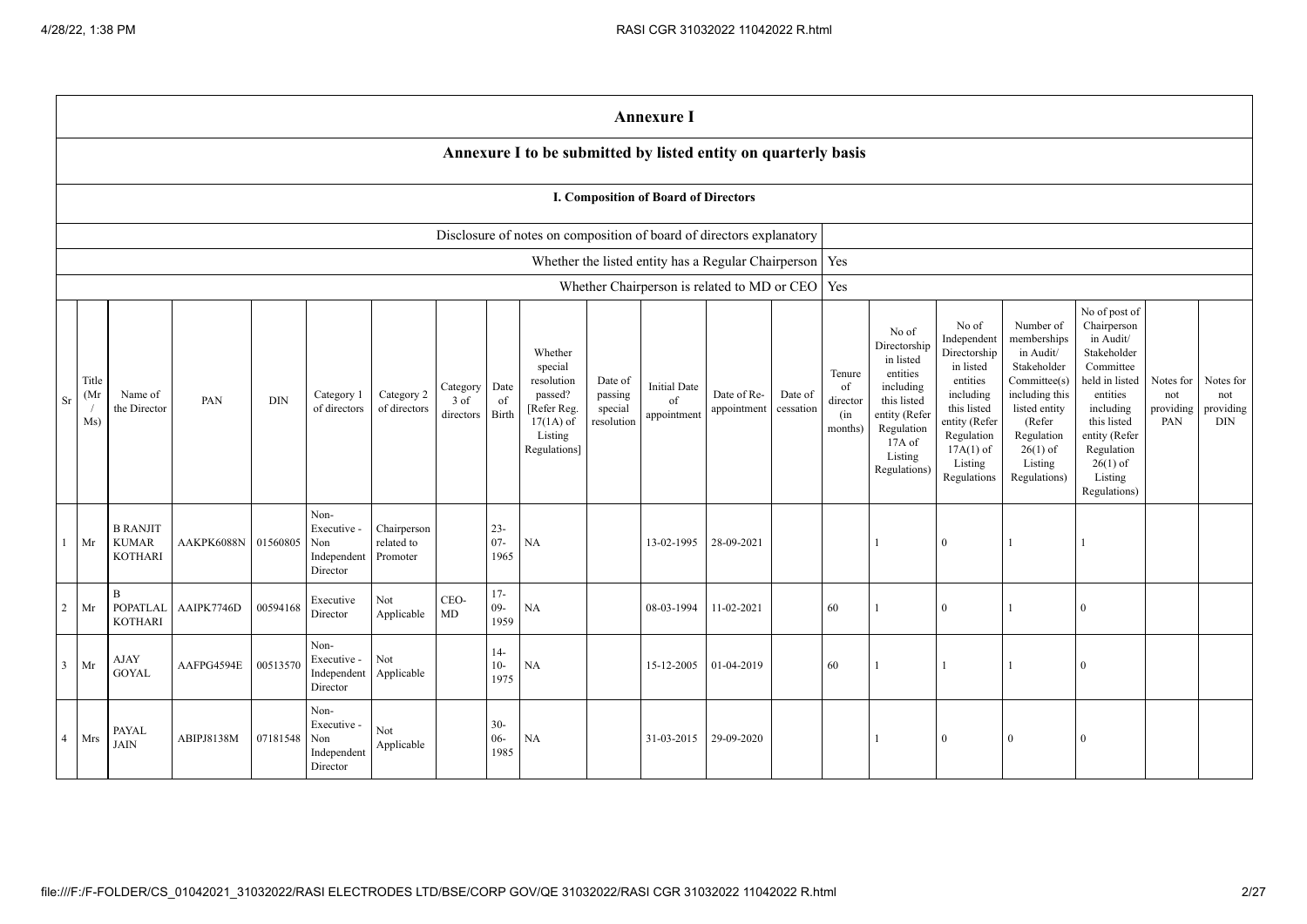|           |                                   |                                                     |                     |            |                                                           |                               |                               |                          | <b>1. Composition of Board of Directors</b>                                                          |                                             |                                          |                            |                      |                                            |                                                                                                                                                |                                                                                                                                                                      |                                                                                                                                                                          |                                                                                                                                                                                  |
|-----------|-----------------------------------|-----------------------------------------------------|---------------------|------------|-----------------------------------------------------------|-------------------------------|-------------------------------|--------------------------|------------------------------------------------------------------------------------------------------|---------------------------------------------|------------------------------------------|----------------------------|----------------------|--------------------------------------------|------------------------------------------------------------------------------------------------------------------------------------------------|----------------------------------------------------------------------------------------------------------------------------------------------------------------------|--------------------------------------------------------------------------------------------------------------------------------------------------------------------------|----------------------------------------------------------------------------------------------------------------------------------------------------------------------------------|
|           |                                   |                                                     |                     |            |                                                           |                               |                               |                          | Disclosure of notes on composition of board of directors explanatory                                 |                                             |                                          |                            |                      |                                            |                                                                                                                                                |                                                                                                                                                                      |                                                                                                                                                                          |                                                                                                                                                                                  |
|           |                                   | Whether the listed entity has a Regular Chairperson |                     |            |                                                           |                               |                               |                          |                                                                                                      |                                             |                                          |                            |                      |                                            |                                                                                                                                                |                                                                                                                                                                      |                                                                                                                                                                          |                                                                                                                                                                                  |
| <b>Sr</b> | Title<br>(M <sub>1</sub> )<br>Ms) | Name of the<br>Director                             | PAN                 | <b>DIN</b> | Category 1<br>of directors                                | Category 2<br>of<br>directors | Category<br>3 of<br>directors | Date<br>- OI<br>Birth    | Whether<br>special<br>resolution<br>passed?<br>[Refer Reg.<br>$17(1A)$ of<br>Listing<br>Regulations] | Date of<br>passing<br>special<br>resolution | <b>Initial Date</b><br>of<br>appointment | Date of Re-<br>appointment | Date of<br>cessation | Tenure<br>of<br>director<br>(in<br>months) | No of<br>Directorship<br>in listed<br>entities<br>including<br>this listed<br>entity (Refer<br>Regulation<br>17A of<br>Listing<br>Regulations) | No of<br>Independent<br>Directorship<br>in listed<br>entities<br>including<br>this listed<br>entity<br>(Refer<br>Regulation<br>$17A(1)$ of<br>Listing<br>Regulations | Number of<br>memberships<br>in Audit/<br>Stakeholder<br>Committee(s)<br>including this<br>listed entity<br>(Refer<br>Regulation<br>$26(1)$ of<br>Listing<br>Regulations) | No of po<br>of<br>Chairpers<br>in Audi<br>Stakehol<br>Committ<br>held in lis<br>entities<br>includir<br>this list<br>entity (Re<br>Regulati<br>$26(1)$ o<br>Listing<br>Regulatio |
| 5         | Mrs                               | <b>AASHIKA</b><br><b>KUMARI</b>                     | APSPA5542G          | 08455410   | Non-<br>Executive -<br>Independent Applicable<br>Director | Not                           |                               | $07 -$<br>$06 -$<br>1991 | <b>NA</b>                                                                                            |                                             | 30-05-2019                               | 26-09-2019                 |                      | 60                                         |                                                                                                                                                |                                                                                                                                                                      |                                                                                                                                                                          | $\mathbf{0}$                                                                                                                                                                     |
| 6         | Mr                                | <b>HITESH M</b><br><b>DHARAMSHI</b>                 | AHAPD4821B 00207799 |            | Non-<br>Executive -<br>Independent<br>Director            | Not<br>Applicable             |                               | $23 -$<br>$03 -$<br>1975 | <b>NA</b>                                                                                            |                                             | 10-01-2004                               | 01-04-2019                 |                      | 60                                         |                                                                                                                                                |                                                                                                                                                                      |                                                                                                                                                                          |                                                                                                                                                                                  |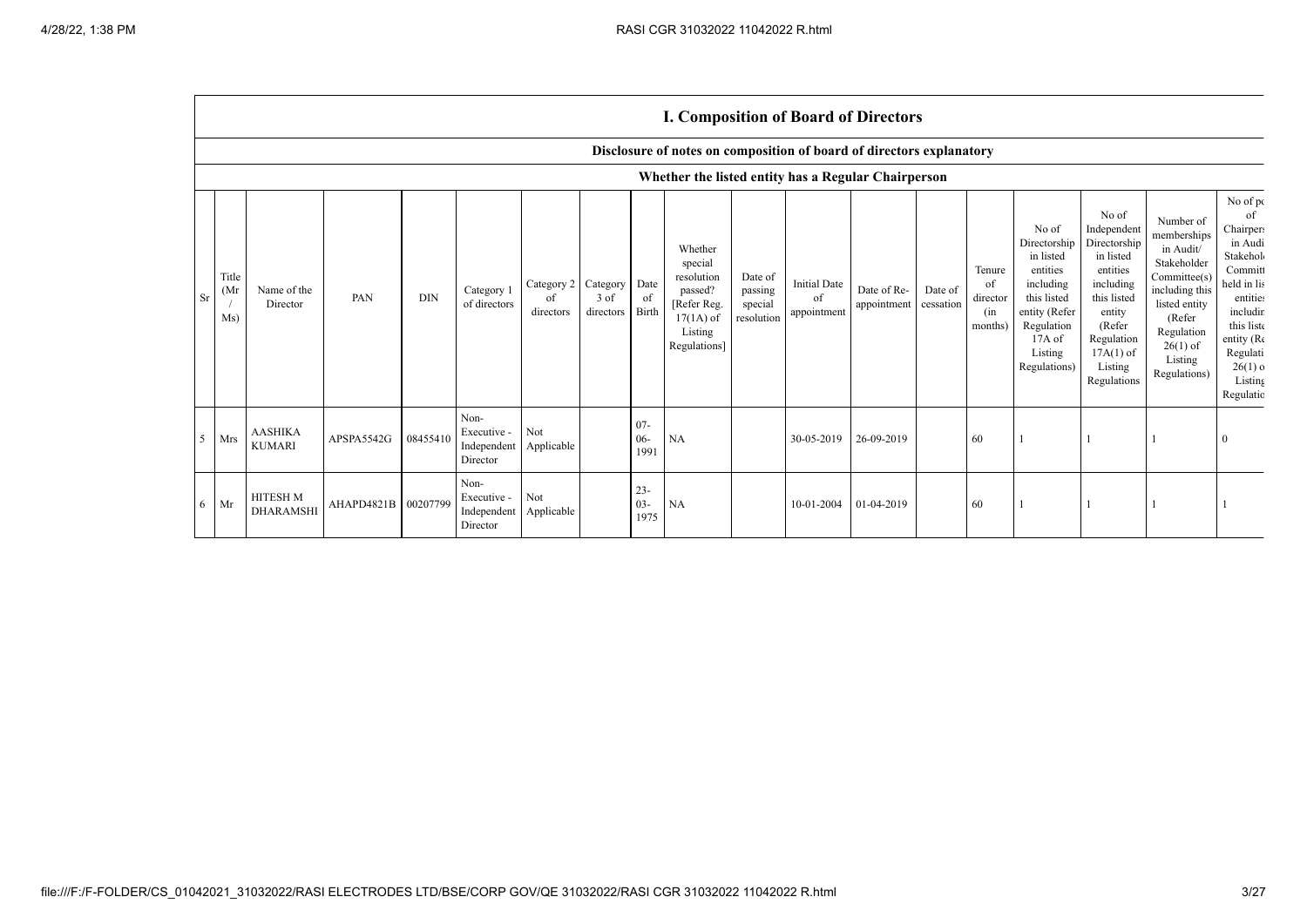|           | <b>Audit Committee Details</b> |                                         |                                                       |                            |                        |                      |         |
|-----------|--------------------------------|-----------------------------------------|-------------------------------------------------------|----------------------------|------------------------|----------------------|---------|
|           |                                |                                         | Whether the Audit Committee has a Regular Chairperson |                            | Yes                    |                      |         |
| <b>Sr</b> | <b>DIN</b><br>Number           | Name of Committee<br>members            | Category 1 of directors                               | Category 2 of<br>directors | Date of<br>Appointment | Date of<br>Cessation | Remarks |
|           | 00207799                       | HITESH M<br><b>DHARAMSHI</b>            | Non-Executive - Independent<br>Director               | Chairperson                | 14-11-2014             |                      |         |
| 2         | 01560805                       | <b>B RANJIT KUMAR</b><br><b>KOTHARI</b> | Non-Executive - Non<br>Independent Director           | Member                     | 14-11-2014             |                      |         |
| 3         |                                | 00513570   AJAY GOYAL                   | Non-Executive - Independent<br>Director               | Member                     | 14-11-2014             |                      |         |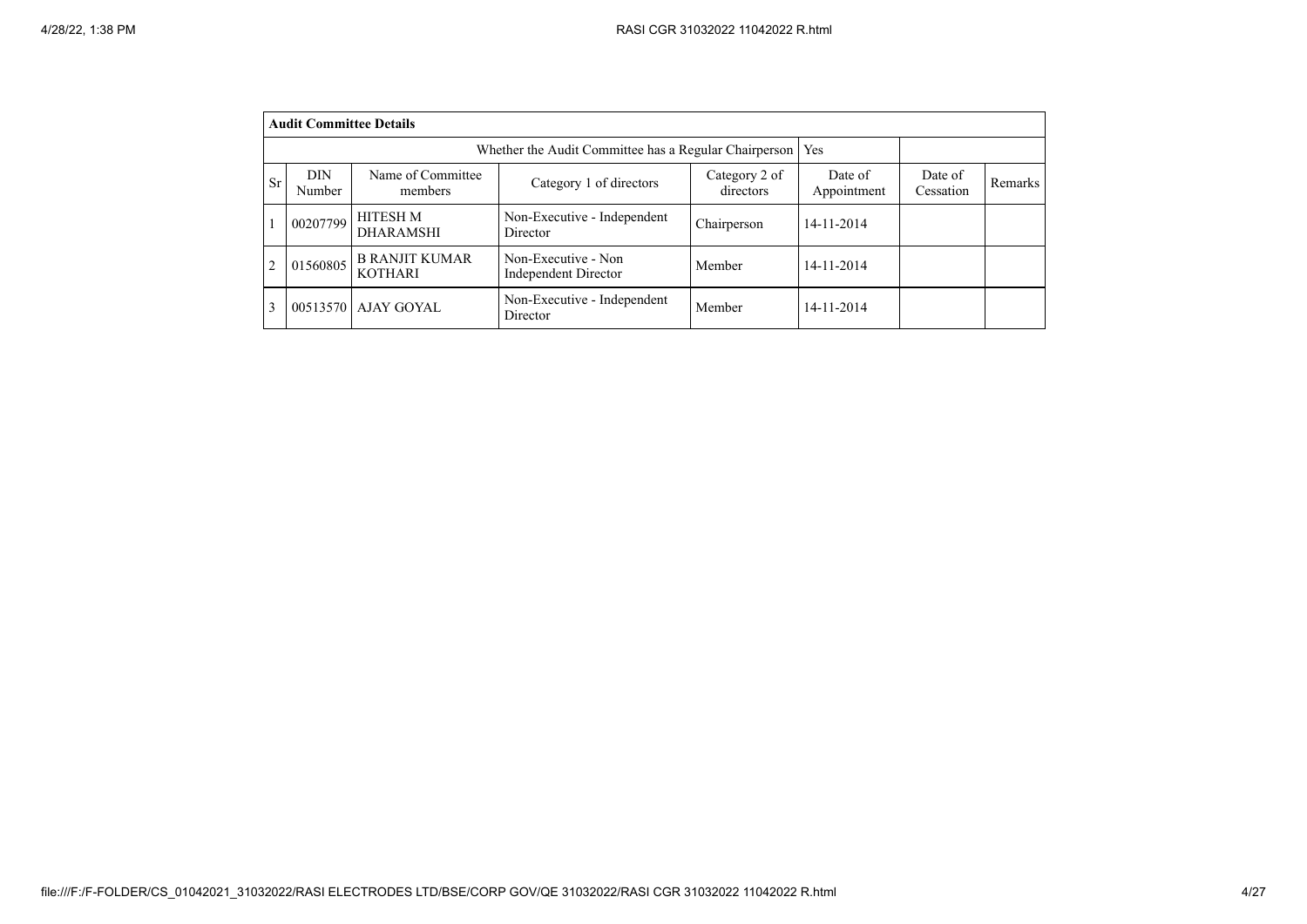|                |               | Nomination and remuneration committee   |                                                                             |                        |                      |         |  |
|----------------|---------------|-----------------------------------------|-----------------------------------------------------------------------------|------------------------|----------------------|---------|--|
|                |               |                                         | Whether the Nomination and remuneration committee has a Regular Chairperson |                        | Yes                  |         |  |
| <b>Sr</b>      | DIN<br>Number | Name of Committee<br>members            | Category 2 of<br>directors                                                  | Date of<br>Appointment | Date of<br>Cessation | Remarks |  |
|                |               | 00513570   AJAY GOYAL                   | Non-Executive - Independent<br>Director                                     | Chairperson            | 14-11-2014           |         |  |
| $\overline{2}$ | 01560805      | <b>B RANJIT KUMAR</b><br><b>KOTHARI</b> | Non-Executive - Non<br><b>Independent Director</b>                          | Member                 | 14-11-2014           |         |  |
| 3              |               | 08455410 AASHIKA KUMARI                 | Non-Executive - Independent<br>Director                                     | Member                 | 30-05-2019           |         |  |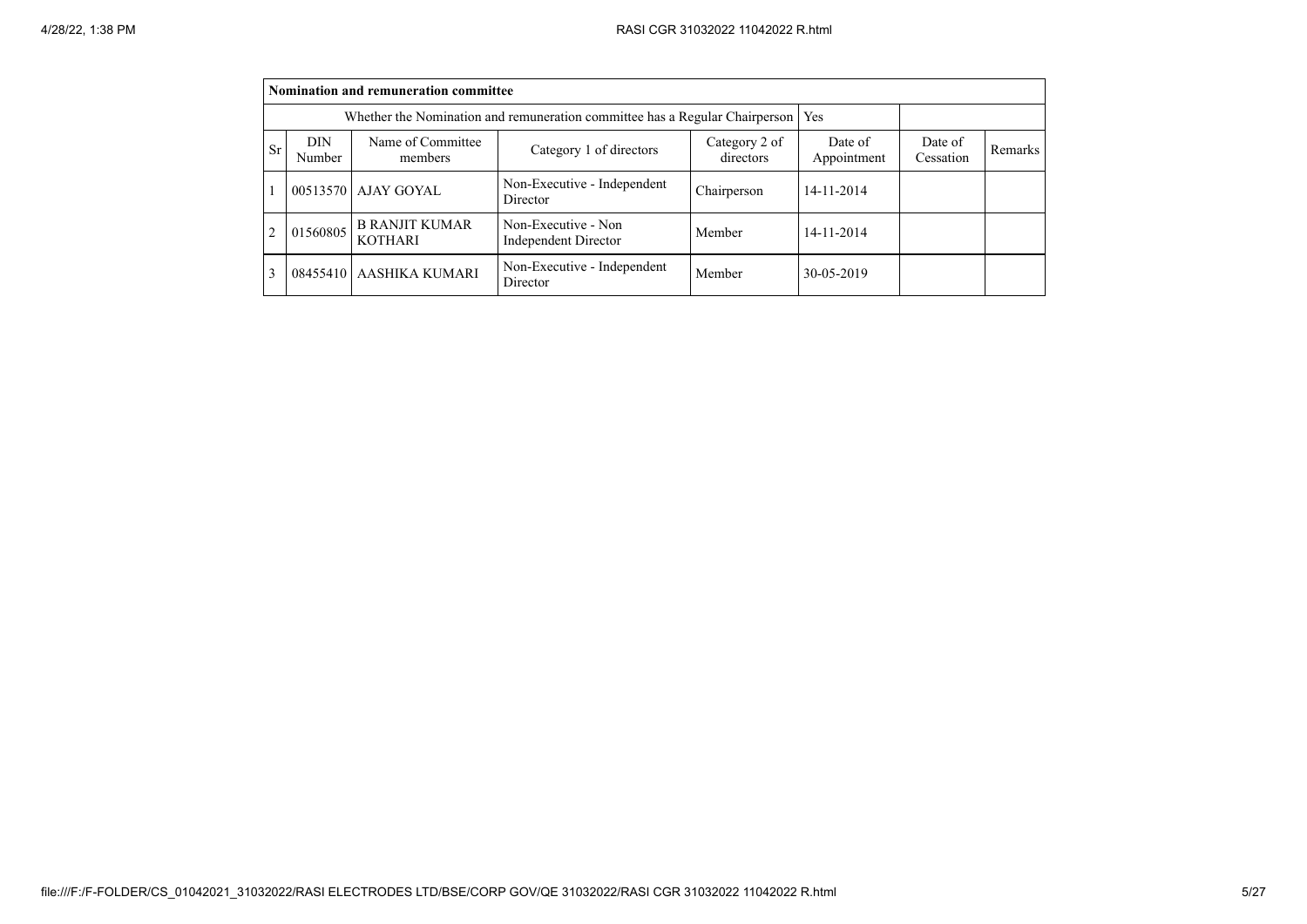|                |               | <b>Stakeholders Relationship Committee</b> |                                                                           |                            |                        |                      |         |
|----------------|---------------|--------------------------------------------|---------------------------------------------------------------------------|----------------------------|------------------------|----------------------|---------|
|                |               |                                            | Whether the Stakeholders Relationship Committee has a Regular Chairperson |                            | Yes                    |                      |         |
| <b>Sr</b>      | DIN<br>Number | Name of Committee<br>members               | Category 1 of directors                                                   | Category 2 of<br>directors | Date of<br>Appointment | Date of<br>Cessation | Remarks |
|                | 01560805      | <b>B RANJIT KUMAR</b><br><b>KOTHARI</b>    | Non-Executive - Non<br>Independent Director                               | Chairperson                | 14-11-2014             |                      |         |
| $\overline{2}$ | 00594168      | <b>B POPATLAL</b><br><b>KOTHARI</b>        | <b>Executive Director</b>                                                 | Member                     | 14-11-2014             |                      |         |
| 3              | 08455410      | <b>AASHIKA KUMARI</b>                      | Non-Executive - Independent<br>Director                                   | Member                     | 30-05-2019             |                      |         |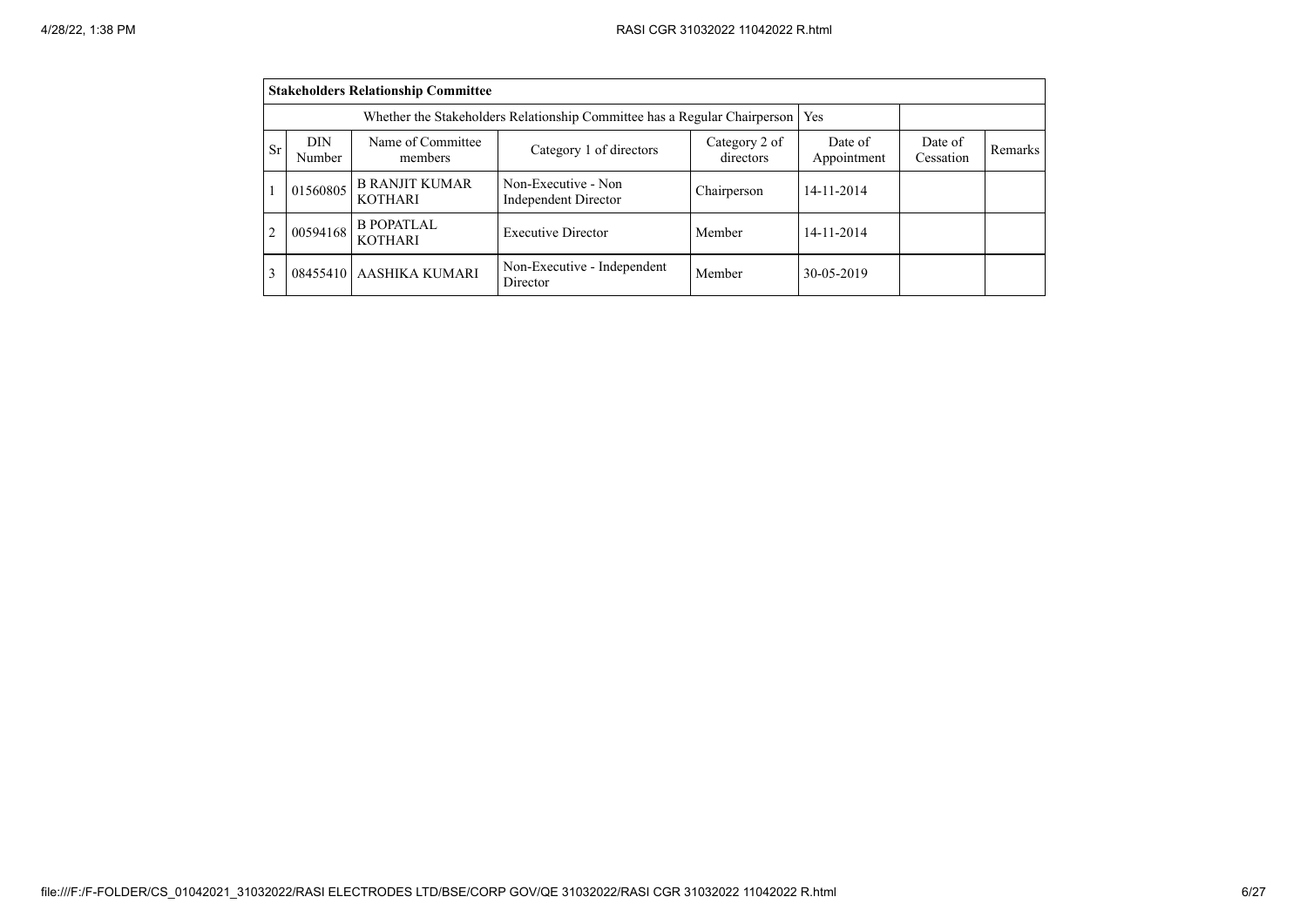|           | <b>Risk Management Committee</b> |                                                                 |                            |                            |                        |                      |                |  |  |  |  |  |  |
|-----------|----------------------------------|-----------------------------------------------------------------|----------------------------|----------------------------|------------------------|----------------------|----------------|--|--|--|--|--|--|
|           |                                  | Whether the Risk Management Committee has a Regular Chairperson |                            |                            |                        |                      |                |  |  |  |  |  |  |
| <b>Sr</b> | DIN<br>Number                    | Name of Committee<br>members                                    | Category 1 of<br>directors | Category 2 of<br>directors | Date of<br>Appointment | Date of<br>Cessation | <b>Remarks</b> |  |  |  |  |  |  |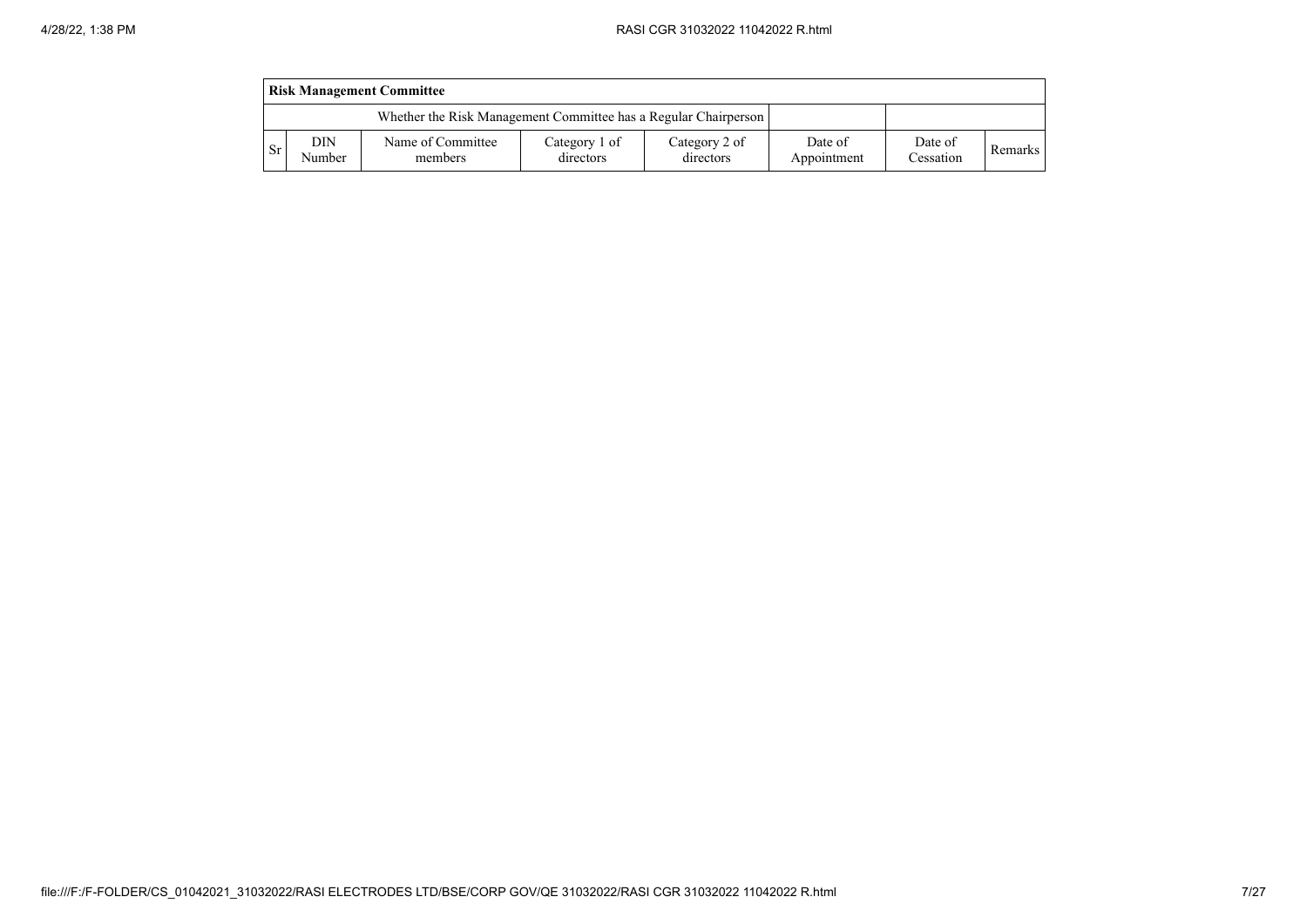|     | <b>Corporate Social Responsibility Committee</b>                                |                              |                            |                            |                        |                      |         |  |  |  |  |  |
|-----|---------------------------------------------------------------------------------|------------------------------|----------------------------|----------------------------|------------------------|----------------------|---------|--|--|--|--|--|
|     | Whether the Corporate Social Responsibility Committee has a Regular Chairperson |                              |                            |                            |                        |                      |         |  |  |  |  |  |
| -Sr | DIN<br>Number                                                                   | Name of Committee<br>members | Category 1 of<br>directors | Category 2 of<br>directors | Date of<br>Appointment | Date of<br>Cessation | Remarks |  |  |  |  |  |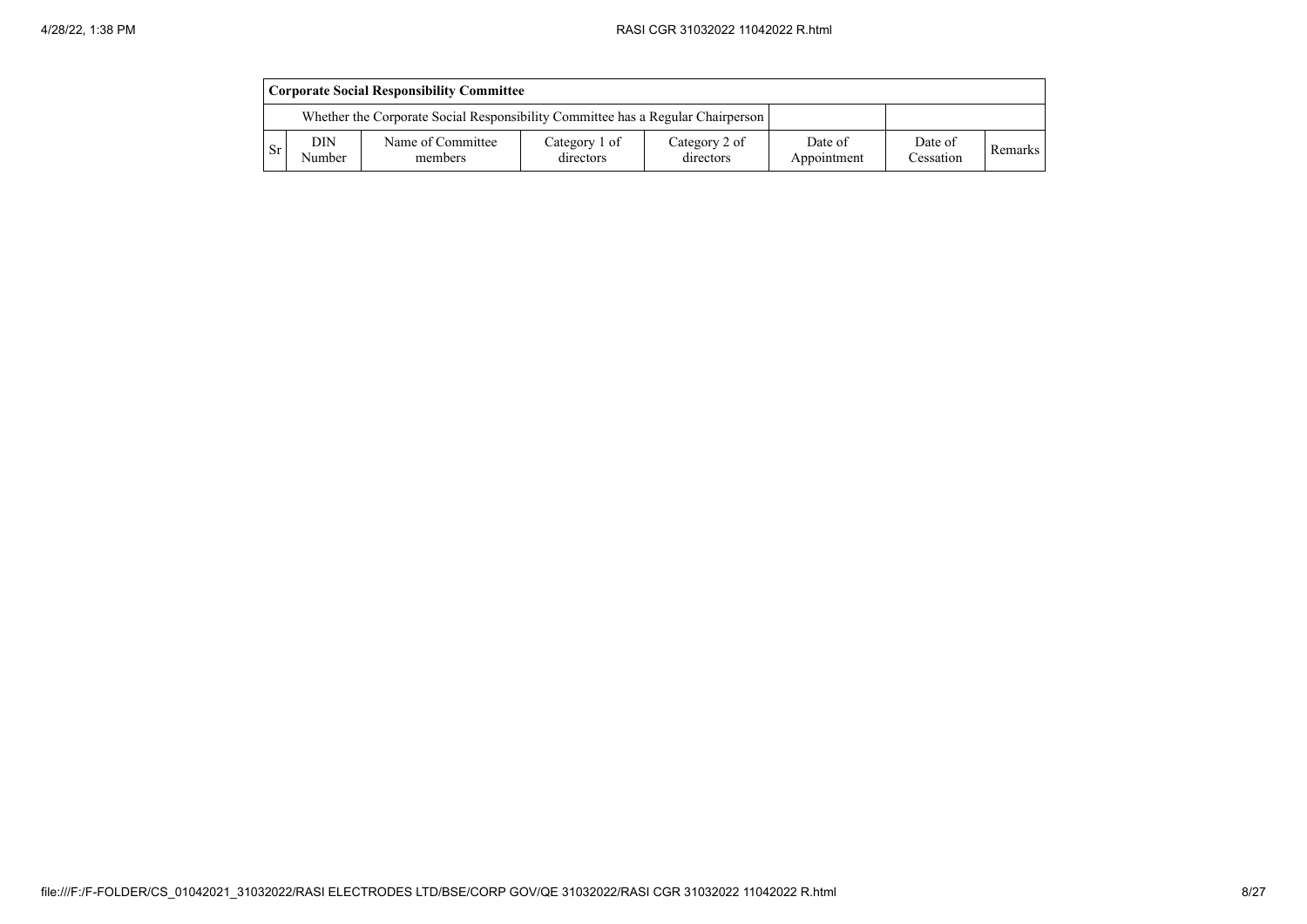|                | <b>Other Committee</b> |                                     |                                        |                                         |                            |         |
|----------------|------------------------|-------------------------------------|----------------------------------------|-----------------------------------------|----------------------------|---------|
| <b>Sr</b>      | <b>DIN</b><br>Number   | Name of Committee<br>members        | Name of other committee                | Category 1 of directors                 | Category 2 of<br>directors | Remarks |
|                | 00207799               | <b>HITESH M</b><br><b>DHARAMSHI</b> | <b>INDEPENDENT</b><br><b>DIRECTORS</b> | Non-Executive - Independent<br>Director | Member                     |         |
| $\mathfrak{D}$ | 00513570               | AJAY GOYAL                          | <b>INDEPENDENT</b><br><b>DIRECTORS</b> | Non-Executive - Independent<br>Director | Member                     |         |
| 3              | 08455410               | <b>AASHIKA KUMARI</b>               | <b>INDEPENDENT</b><br><b>DIRECTORS</b> | Non-Executive - Independent<br>Director | Member                     |         |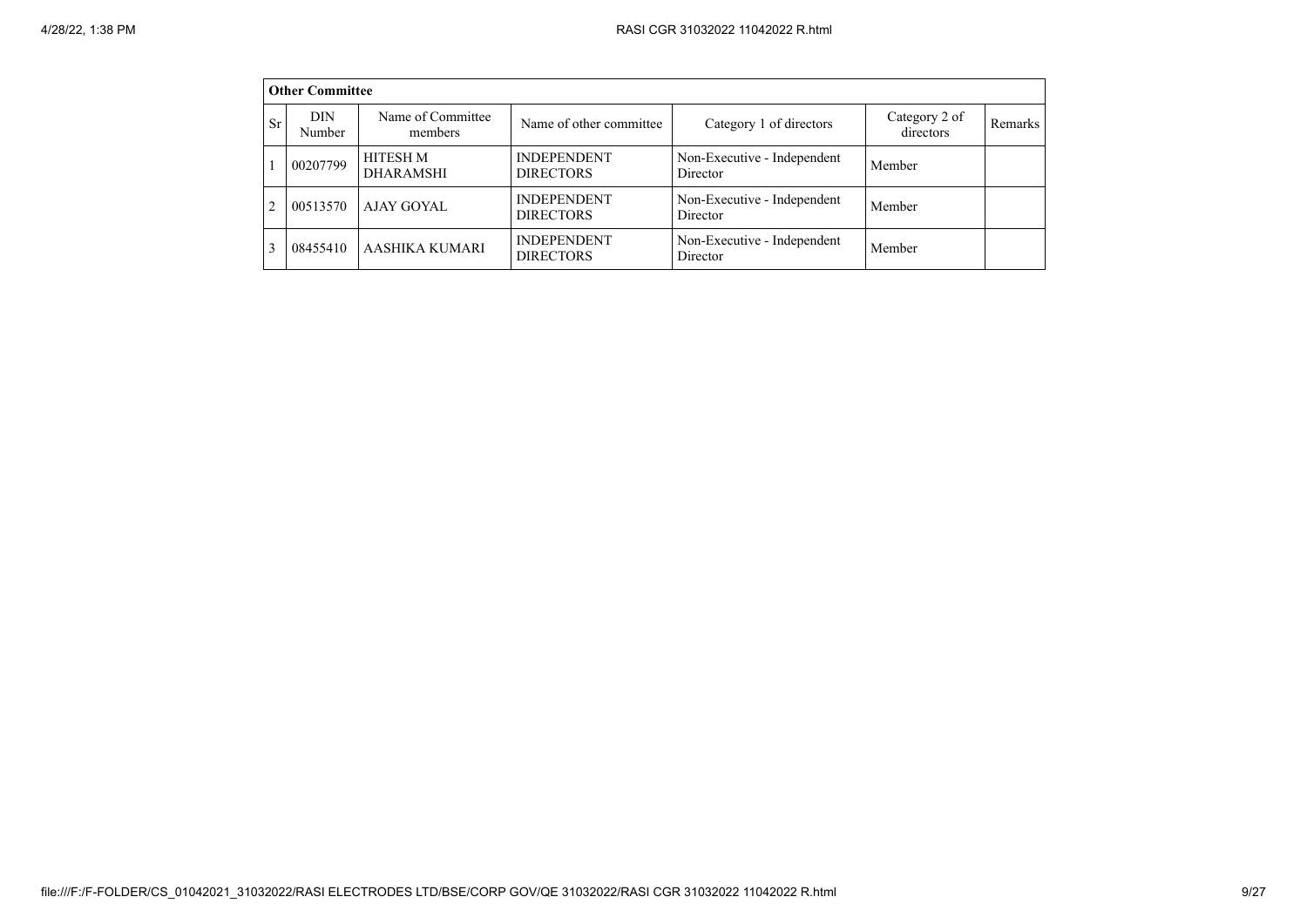|                | <b>Annexure 1</b>                                                   |                                                                |                                                                      |                                       |                                                     |                                                                                                  |                                                                        |  |  |  |  |  |  |
|----------------|---------------------------------------------------------------------|----------------------------------------------------------------|----------------------------------------------------------------------|---------------------------------------|-----------------------------------------------------|--------------------------------------------------------------------------------------------------|------------------------------------------------------------------------|--|--|--|--|--|--|
|                | <b>Annexure 1</b>                                                   |                                                                |                                                                      |                                       |                                                     |                                                                                                  |                                                                        |  |  |  |  |  |  |
|                | <b>III. Meeting of Board of Directors</b>                           |                                                                |                                                                      |                                       |                                                     |                                                                                                  |                                                                        |  |  |  |  |  |  |
|                | Disclosure of notes on meeting of<br>board of directors explanatory |                                                                |                                                                      |                                       |                                                     |                                                                                                  |                                                                        |  |  |  |  |  |  |
| <b>Sr</b>      | $Date(s)$ of<br>meeting (if any)<br>in the previous<br>quarter      | Date(s) of<br>meeting $(i f any)$<br>in the current<br>quarter | Maximum gap<br>between any two<br>consecutive (in<br>number of days) | Notes for<br>not<br>providing<br>Date | Whether<br>requirement of<br>Ouorum met<br>(Yes/No) | Number of Directors<br>present <sup>*</sup> (All directors<br>including Independent<br>Director) | No. of<br>Independent<br><b>Directors</b><br>attending the<br>meeting* |  |  |  |  |  |  |
|                | 12-11-2021                                                          |                                                                |                                                                      |                                       | Yes                                                 | 6                                                                                                | 3                                                                      |  |  |  |  |  |  |
| $\overline{2}$ |                                                                     | 14-02-2022                                                     | 93                                                                   |                                       | Yes                                                 | 6                                                                                                | 3                                                                      |  |  |  |  |  |  |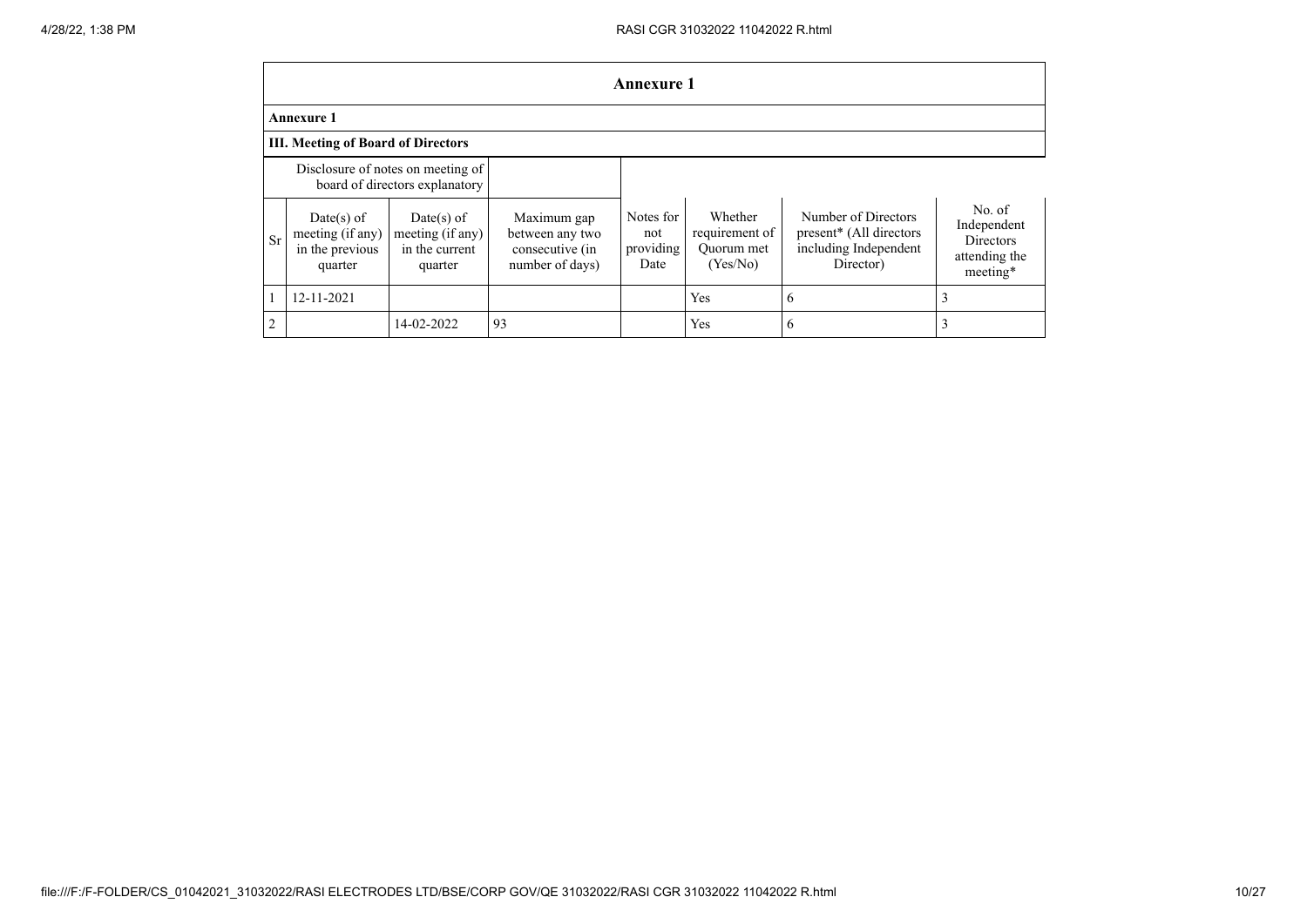|                | <b>Annexure 1</b>                                |                                                                                                            |                                                                      |                               |                                       |                                                        |                                                                                            |                                                                           |  |  |  |  |  |
|----------------|--------------------------------------------------|------------------------------------------------------------------------------------------------------------|----------------------------------------------------------------------|-------------------------------|---------------------------------------|--------------------------------------------------------|--------------------------------------------------------------------------------------------|---------------------------------------------------------------------------|--|--|--|--|--|
|                | <b>IV. Meeting of Committees</b>                 |                                                                                                            |                                                                      |                               |                                       |                                                        |                                                                                            |                                                                           |  |  |  |  |  |
|                |                                                  |                                                                                                            | Disclosure of notes on meeting of committees explanatory             |                               |                                       |                                                        |                                                                                            |                                                                           |  |  |  |  |  |
| <b>Sr</b>      | Name of<br>Committee                             | $Date(s)$ of meeting (Enter<br>dates of Previous quarter<br>and Current quarter in<br>chronological order) | Maximum gap<br>between any two<br>consecutive (in<br>number of days) | Name of<br>other<br>committee | Reson for<br>not<br>providing<br>date | Whether<br>requirement<br>of Ouorum<br>met<br>(Yes/No) | Number of<br>Directors present*<br>(All directors<br>including<br>Independent<br>Director) | No. of<br>Independent<br><b>Directors</b><br>attending<br>the<br>meeting* |  |  |  |  |  |
| $\mathbf{1}$   | Audit<br>Committee                               | 12-11-2021                                                                                                 |                                                                      |                               |                                       | Yes                                                    | 3                                                                                          | 2                                                                         |  |  |  |  |  |
| $\overline{2}$ | Audit<br>Committee                               | 14-02-2022                                                                                                 | 93                                                                   |                               |                                       | Yes                                                    | 3                                                                                          | $\overline{2}$                                                            |  |  |  |  |  |
| 3              | Nomination<br>and<br>remuneration<br>committee   | 12-02-2022                                                                                                 |                                                                      |                               |                                       | Yes                                                    | 3                                                                                          | $\overline{2}$                                                            |  |  |  |  |  |
| 4              | <b>Stakeholders</b><br>Relationship<br>Committee | 12-11-2021                                                                                                 |                                                                      |                               |                                       | Yes                                                    | 3                                                                                          | J.                                                                        |  |  |  |  |  |
| 5              | <b>Stakeholders</b><br>Relationship<br>Committee | 14-02-2022                                                                                                 |                                                                      |                               |                                       | Yes                                                    | 3                                                                                          | H                                                                         |  |  |  |  |  |
| 6              | <b>Stakeholders</b><br>Relationship<br>Committee | 21-03-2022                                                                                                 |                                                                      |                               |                                       | Yes                                                    | 3                                                                                          | 1                                                                         |  |  |  |  |  |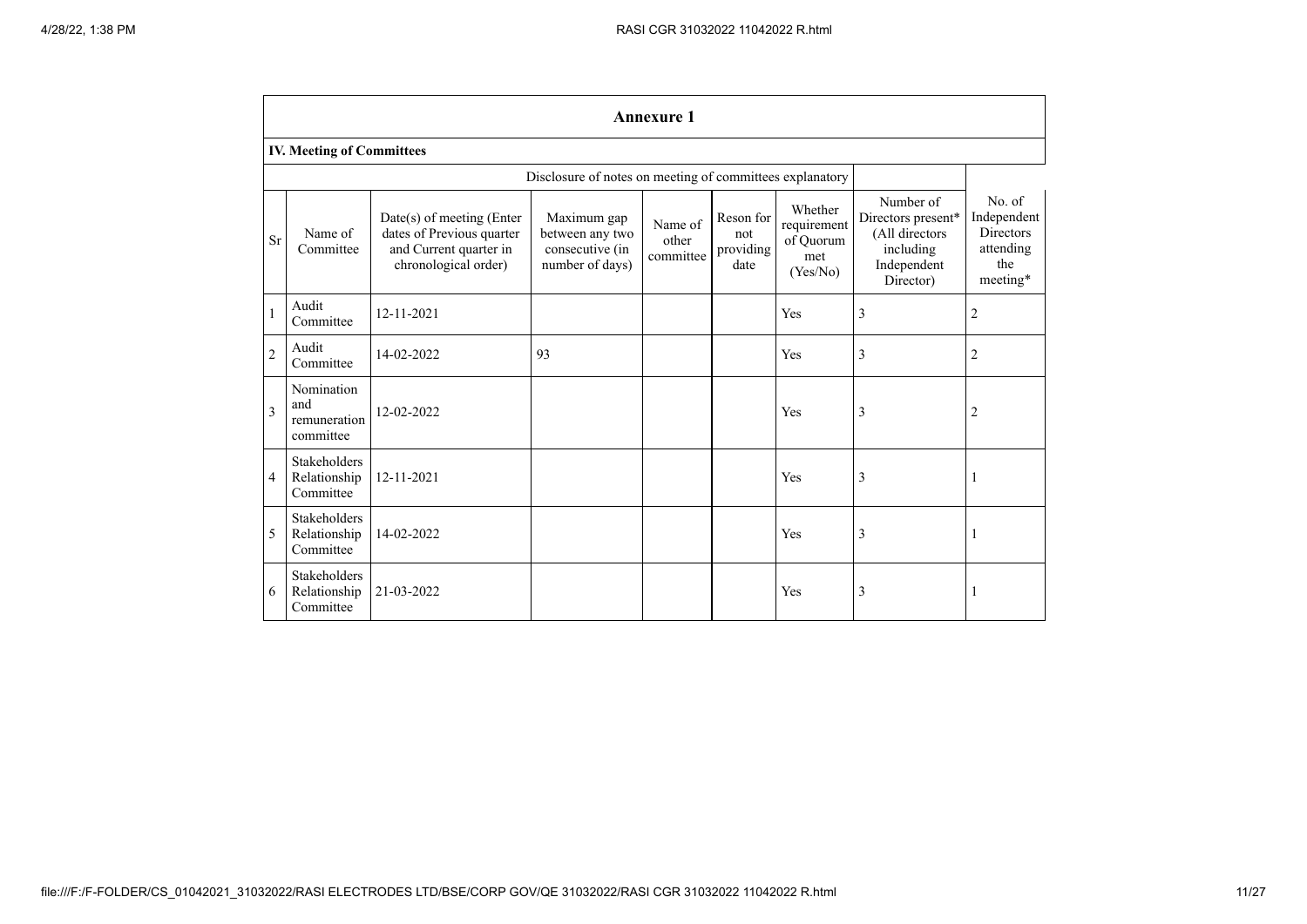|                | Annexure 1                       |                                                                                                              |                                                                      |                                                            |                                       |                                                        |                                                                                                 |                                                                    |  |  |  |  |  |
|----------------|----------------------------------|--------------------------------------------------------------------------------------------------------------|----------------------------------------------------------------------|------------------------------------------------------------|---------------------------------------|--------------------------------------------------------|-------------------------------------------------------------------------------------------------|--------------------------------------------------------------------|--|--|--|--|--|
|                | <b>IV. Meeting of Committees</b> |                                                                                                              |                                                                      |                                                            |                                       |                                                        |                                                                                                 |                                                                    |  |  |  |  |  |
| <b>Sr</b>      | Name of<br>Committee             | Date(s) of meeting<br>(Enter dates of Previous)<br>quarter and Current<br>quarter in chronological<br>order) | Maximum gap<br>between any two<br>consecutive (in<br>number of days) | Name of other<br>committee                                 | Reson for<br>not<br>providing<br>date | Whether<br>requirement<br>of Quorum<br>met<br>(Yes/No) | Number of<br>Directors<br>$present*$ (All<br>directors<br>including<br>Independent<br>Director) | No. of<br>Independent<br>Directors<br>attending<br>the<br>meeting* |  |  |  |  |  |
| $\overline{ }$ | Other<br>Committee               | 14-02-2022                                                                                                   |                                                                      | <b>INDEPENDENT</b><br><b>DIRECTORS</b><br><b>COMMITTEE</b> |                                       | Yes                                                    |                                                                                                 | 3                                                                  |  |  |  |  |  |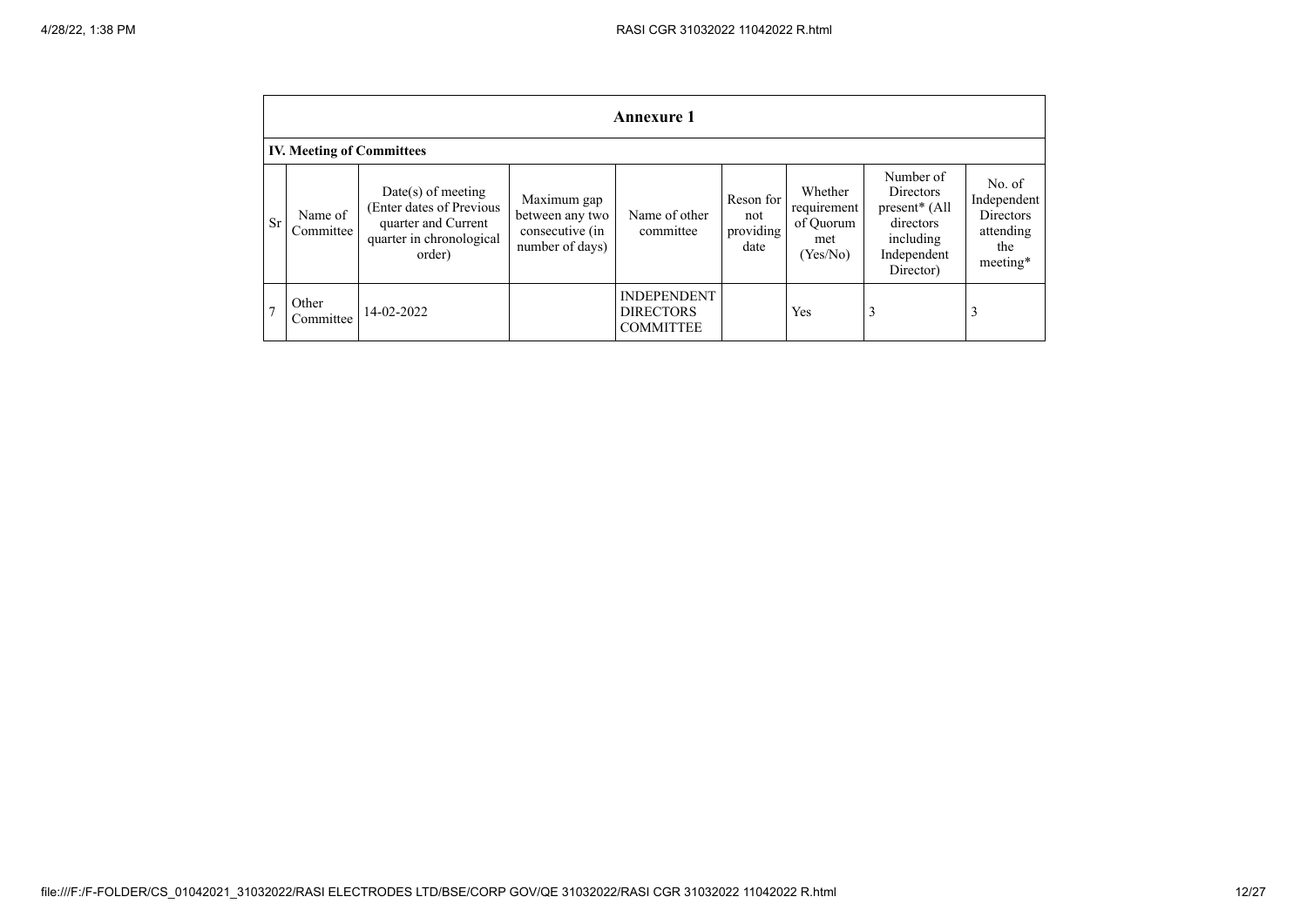|           | Annexure 1                                                                                                |                                  |                                                                    |  |  |  |
|-----------|-----------------------------------------------------------------------------------------------------------|----------------------------------|--------------------------------------------------------------------|--|--|--|
|           | <b>V. Related Party Transactions</b>                                                                      |                                  |                                                                    |  |  |  |
| <b>Sr</b> | Subject                                                                                                   | Compliance status<br>(Yes/No/NA) | If status is "No" details of non-<br>compliance may be given here. |  |  |  |
|           | Whether prior approval of audit committee obtained                                                        | Yes                              |                                                                    |  |  |  |
| 2         | Whether shareholder approval obtained for material RPT                                                    | Yes                              |                                                                    |  |  |  |
| 3         | Whether details of RPT entered into pursuant to omnibus approval<br>have been reviewed by Audit Committee | <b>NA</b>                        |                                                                    |  |  |  |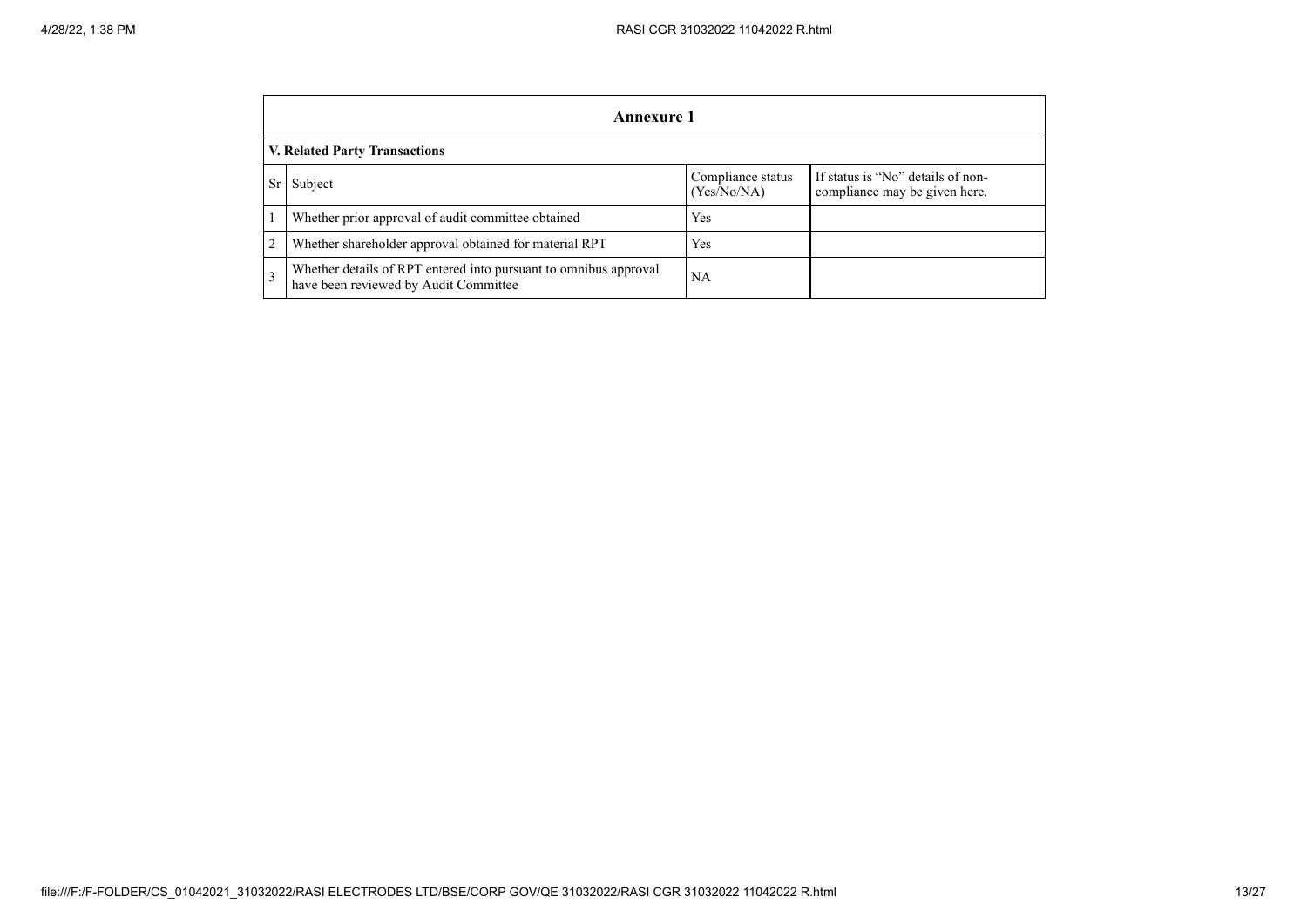|                         | <b>Annexure 1</b>                                                                                                                                                                                               |                               |  |  |  |  |
|-------------------------|-----------------------------------------------------------------------------------------------------------------------------------------------------------------------------------------------------------------|-------------------------------|--|--|--|--|
|                         | <b>VI.</b> Affirmations                                                                                                                                                                                         |                               |  |  |  |  |
|                         | $Sr$ Subject                                                                                                                                                                                                    | Compliance<br>status (Yes/No) |  |  |  |  |
| $\mathbf{1}$            | The composition of Board of Directors is in terms of SEBI (Listing obligations and disclosure requirements)<br>Regulations, 2015                                                                                | Yes                           |  |  |  |  |
| $\overline{c}$          | The composition of the following committees is in terms of SEBI(Listing obligations and disclosure requirements)<br>Regulations, 2015 a. Audit Committee                                                        | Yes                           |  |  |  |  |
| $\overline{\mathbf{3}}$ | The composition of the following committees is in terms of SEBI(Listing obligations and disclosure requirements)<br>Regulations, 2015. b. Nomination & remuneration committee                                   | Yes                           |  |  |  |  |
| $\overline{4}$          | The composition of the following committees is in terms of SEBI(Listing obligations and disclosure requirements)<br>Regulations, 2015. c. Stakeholders relationship committee                                   | Yes                           |  |  |  |  |
| 5                       | The composition of the following committees is in terms of SEBI(Listing obligations and disclosure requirements)<br>Regulations, 2015. d. Risk management committee (applicable to the top 500 listed entities) | NA                            |  |  |  |  |
| 6                       | The committee members have been made aware of their powers, role and responsibilities as specified in SEBI<br>(Listing obligations and disclosure requirements) Regulations, 2015.                              | Yes                           |  |  |  |  |
| $\overline{7}$          | The meetings of the board of directors and the above committees have been conducted in the manner as specified in<br>SEBI (Listing obligations and disclosure requirements) Regulations, 2015.                  | Yes                           |  |  |  |  |
| 8                       | This report and/or the report submitted in the previous quarter has been placed before Board of Directors.                                                                                                      | Yes                           |  |  |  |  |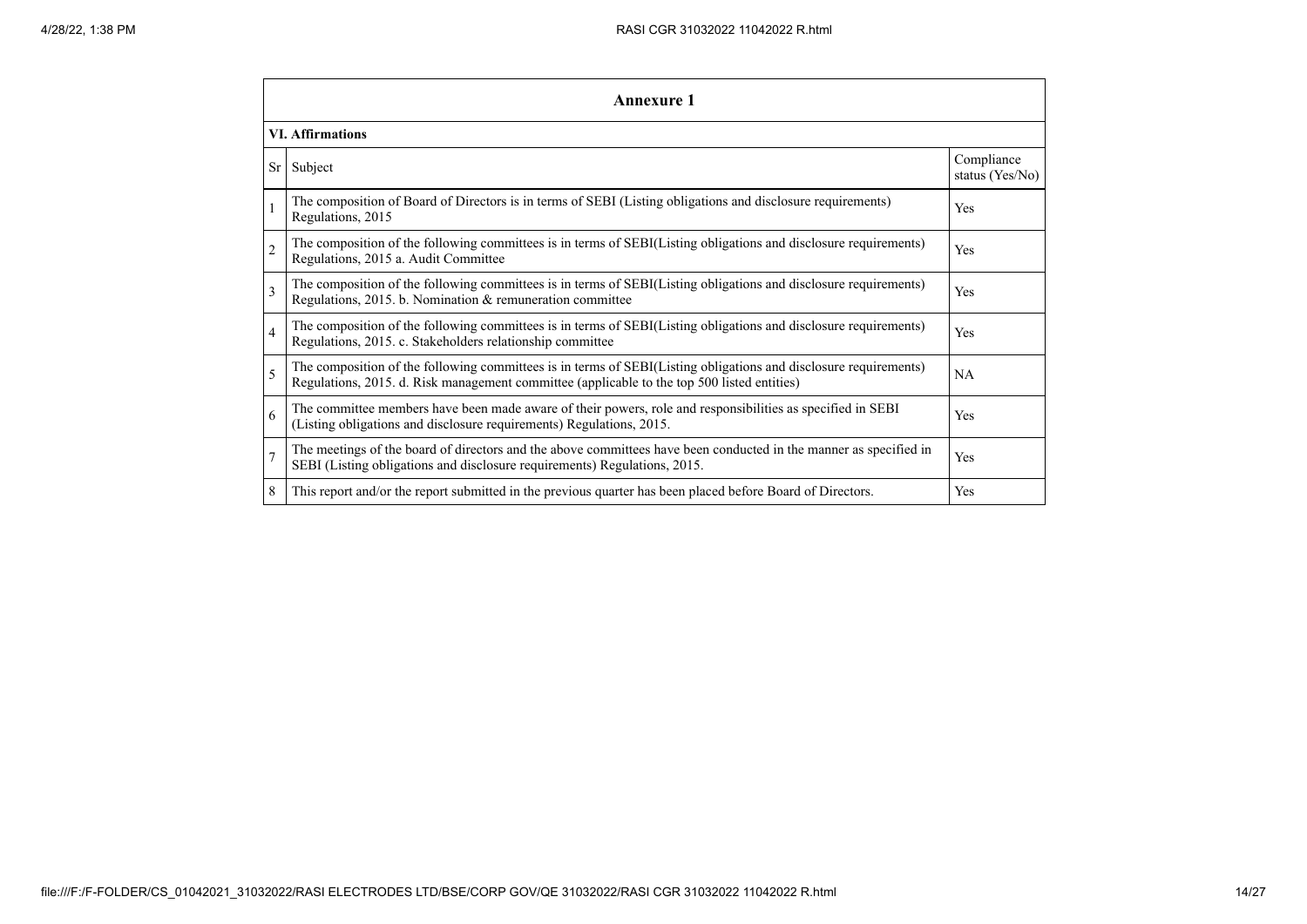|           | <b>Annexure 1</b> |                           |  |  |
|-----------|-------------------|---------------------------|--|--|
| <b>Sr</b> | Subject           | Compliance status         |  |  |
|           | Name of signatory | <b>B POPATLAL KOTHARI</b> |  |  |
|           | Designation       | Managing Director         |  |  |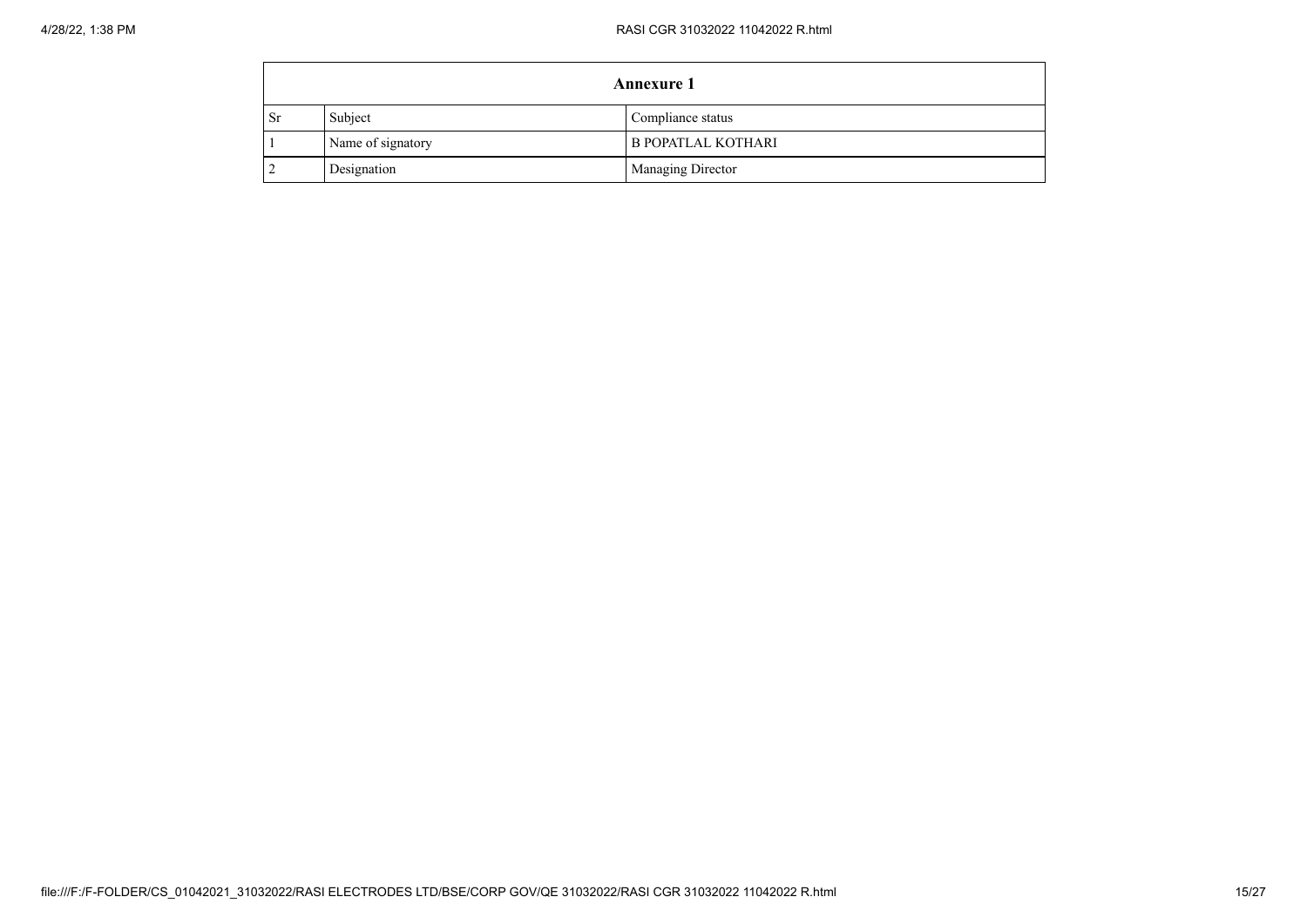|                | <b>Annexure II</b>                                                         |                                  |                                                                                                                 |                        |  |  |
|----------------|----------------------------------------------------------------------------|----------------------------------|-----------------------------------------------------------------------------------------------------------------|------------------------|--|--|
|                |                                                                            |                                  | Annexure II to be submitted by listed entity at the end of the financial year (for the whole of financial year) |                        |  |  |
|                | I. Disclosure on website in terms of Listing Regulations                   |                                  |                                                                                                                 |                        |  |  |
| <b>Sr</b>      | Item                                                                       | Compliance status<br>(Yes/No/NA) | If status is "No" details of non-<br>compliance may be given here.                                              | Web address            |  |  |
| 1              | Details of business                                                        | Yes                              |                                                                                                                 | www.rasielectrodes.com |  |  |
| $\overline{c}$ | Terms and conditions of appointment of<br>independent directors            | Yes                              |                                                                                                                 | www.rasielectrodes.com |  |  |
| 3              | Composition of various committees of board<br>of directors                 | Yes                              |                                                                                                                 | www.rasielectrodes.com |  |  |
| $\overline{4}$ | Code of conduct of board of directors and<br>senior management personnel   | Yes                              |                                                                                                                 | www.rasielectrodes.com |  |  |
| 5              | Details of establishment of vigil mechanism/<br>Whistle Blower policy      | Yes                              |                                                                                                                 | www.rasielectrodes.com |  |  |
| 6              | Criteria of making payments to non-<br>executive directors                 | Yes                              |                                                                                                                 | www.rasielectrodes.com |  |  |
| $\overline{7}$ | Policy on dealing with related party<br>transactions                       | Yes                              |                                                                                                                 | www.rasielectrodes.com |  |  |
| 8              | Policy for determining 'material'<br>subsidiaries                          | <b>NA</b>                        |                                                                                                                 |                        |  |  |
| 9              | Details of familiarization programmes<br>imparted to independent directors | Yes                              |                                                                                                                 | www.rasielectrodes.com |  |  |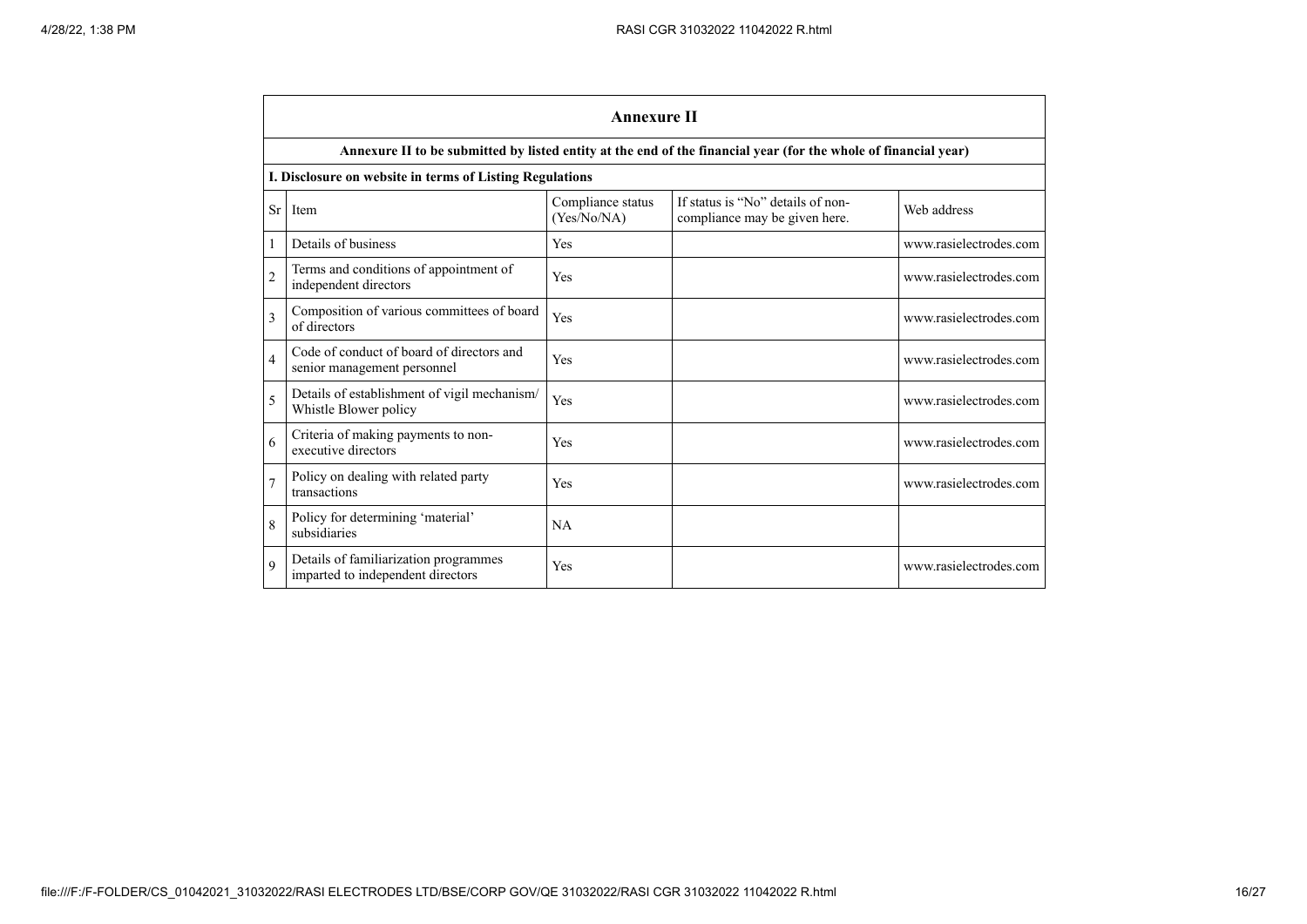|           | <b>Annexure II</b>                                                                                                                                                                           |                                     |                                                                      |                        |  |
|-----------|----------------------------------------------------------------------------------------------------------------------------------------------------------------------------------------------|-------------------------------------|----------------------------------------------------------------------|------------------------|--|
|           | Annexure II to be submitted by listed entity at the end of the financial year (for the whole of financial year)                                                                              |                                     |                                                                      |                        |  |
|           | I. Disclosure on website in terms of Listing Regulations                                                                                                                                     |                                     |                                                                      |                        |  |
| <b>Sr</b> | Item                                                                                                                                                                                         | Compliance<br>status<br>(Yes/No/NA) | If status is "No" details<br>of non-compliance may<br>be given here. | Web address            |  |
| 10        | Contact information of the designated officials of the listed entity<br>who are responsible for assisting and handling investor grievances                                                   | Yes                                 |                                                                      | www.rasielectrodes.com |  |
| 11        | email address for grievance redressal and other relevant details                                                                                                                             | Yes                                 |                                                                      | www.rasielectrodes.com |  |
| 12        | Financial results                                                                                                                                                                            | Yes                                 |                                                                      | www.rasielectrodes.com |  |
| 13        | Shareholding pattern                                                                                                                                                                         | Yes                                 |                                                                      | www.rasielectrodes.com |  |
| 14        | Details of agreements entered into with the media companies<br>and/or their associates                                                                                                       | <b>NA</b>                           |                                                                      |                        |  |
| 15        | Schedule of analyst or institutional investor meet and presentations<br>made by the listed entity to analysts or institutional investors<br>simultaneously with submission to stock exchange | NA                                  |                                                                      |                        |  |
| 16        | New name and the old name of the listed entity                                                                                                                                               | NA                                  |                                                                      |                        |  |
| 17        | Advertisements as per regulation 47 (1)                                                                                                                                                      | Yes                                 |                                                                      | www.rasielectrodes.com |  |
| 18        | Credit rating or revision in credit rating obtained                                                                                                                                          | Yes                                 |                                                                      | www.rasielectrodes.com |  |
| 19        | Separate audited financial statements of each subsidiary of the<br>listed entity in respect of a relevant financial year                                                                     | NA                                  |                                                                      |                        |  |
| 20        | Whether company has provided information under separate section<br>on its website as per Regulation $46(2)$                                                                                  | Yes                                 |                                                                      | www.rasielectrodes.com |  |
| 21        | Materiality Policy as per Regulation 30                                                                                                                                                      | Yes                                 |                                                                      | www.rasielectrodes.com |  |
| 22        | Dividend Distribution policy as per Regulation 43A (as applicable)                                                                                                                           | NA                                  |                                                                      |                        |  |
| 23        | It is certified that these contents on the website of the listed entity<br>are correct                                                                                                       | Yes                                 |                                                                      | www.rasielectrodes.com |  |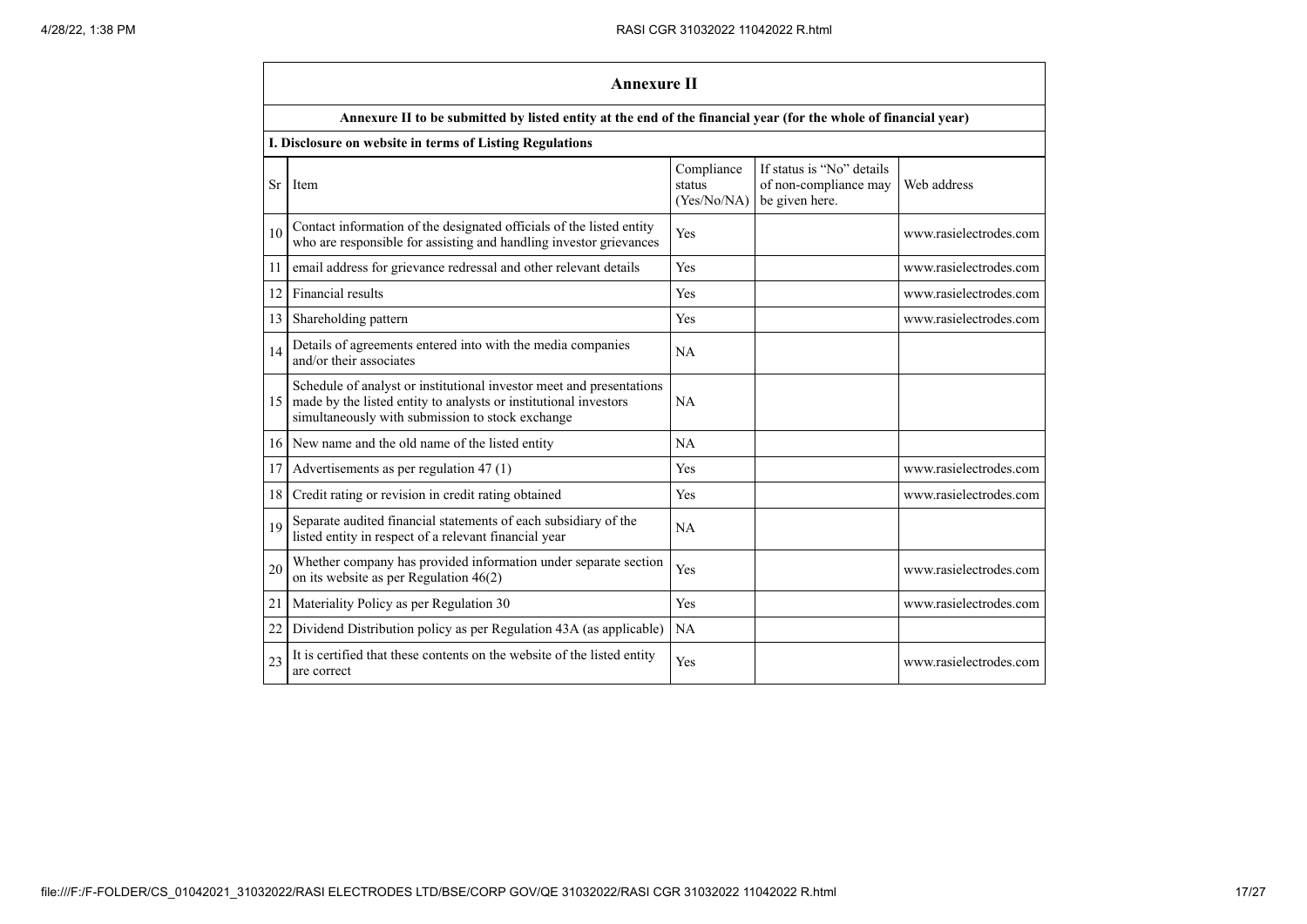|                | <b>Annexure II</b>                                                                                                   |                                   |                                     |                                                                    |  |
|----------------|----------------------------------------------------------------------------------------------------------------------|-----------------------------------|-------------------------------------|--------------------------------------------------------------------|--|
|                | <b>II. Annual Affirmations</b>                                                                                       |                                   |                                     |                                                                    |  |
| <b>Sr</b>      | Particulars                                                                                                          | Regulation<br>Number              | Compliance<br>status<br>(Yes/No/NA) | If status is "No" details of non-<br>compliance may be given here. |  |
| $\mathbf{1}$   | Independent director(s) have been appointed in terms of<br>specified criteria of 'independence' and/or 'eligibility' | $16(1)(b)$ &<br>25(6)             | Yes                                 |                                                                    |  |
| $\overline{2}$ | Board composition                                                                                                    | $17(1)$ ,<br>$17(1A)$ &<br>17(1B) | Yes                                 |                                                                    |  |
| 3              | Meeting of Board of directors                                                                                        | 17(2)                             | Yes                                 |                                                                    |  |
| 4              | Quorum of Board meeting                                                                                              | 17(2A)                            | Yes                                 |                                                                    |  |
| 5              | Review of Compliance Reports                                                                                         | 17(3)                             | Yes                                 |                                                                    |  |
| 6              | Plans for orderly succession for appointments                                                                        | 17(4)                             | Yes                                 |                                                                    |  |
| $\overline{7}$ | Code of Conduct                                                                                                      | 17(5)                             | Yes                                 |                                                                    |  |
| 8              | Fees/compensation                                                                                                    | 17(6)                             | Yes                                 |                                                                    |  |
| 9              | Minimum Information                                                                                                  | 17(7)                             | Yes                                 |                                                                    |  |
| 10 I           | Compliance Certificate                                                                                               | 17(8)                             | Yes                                 |                                                                    |  |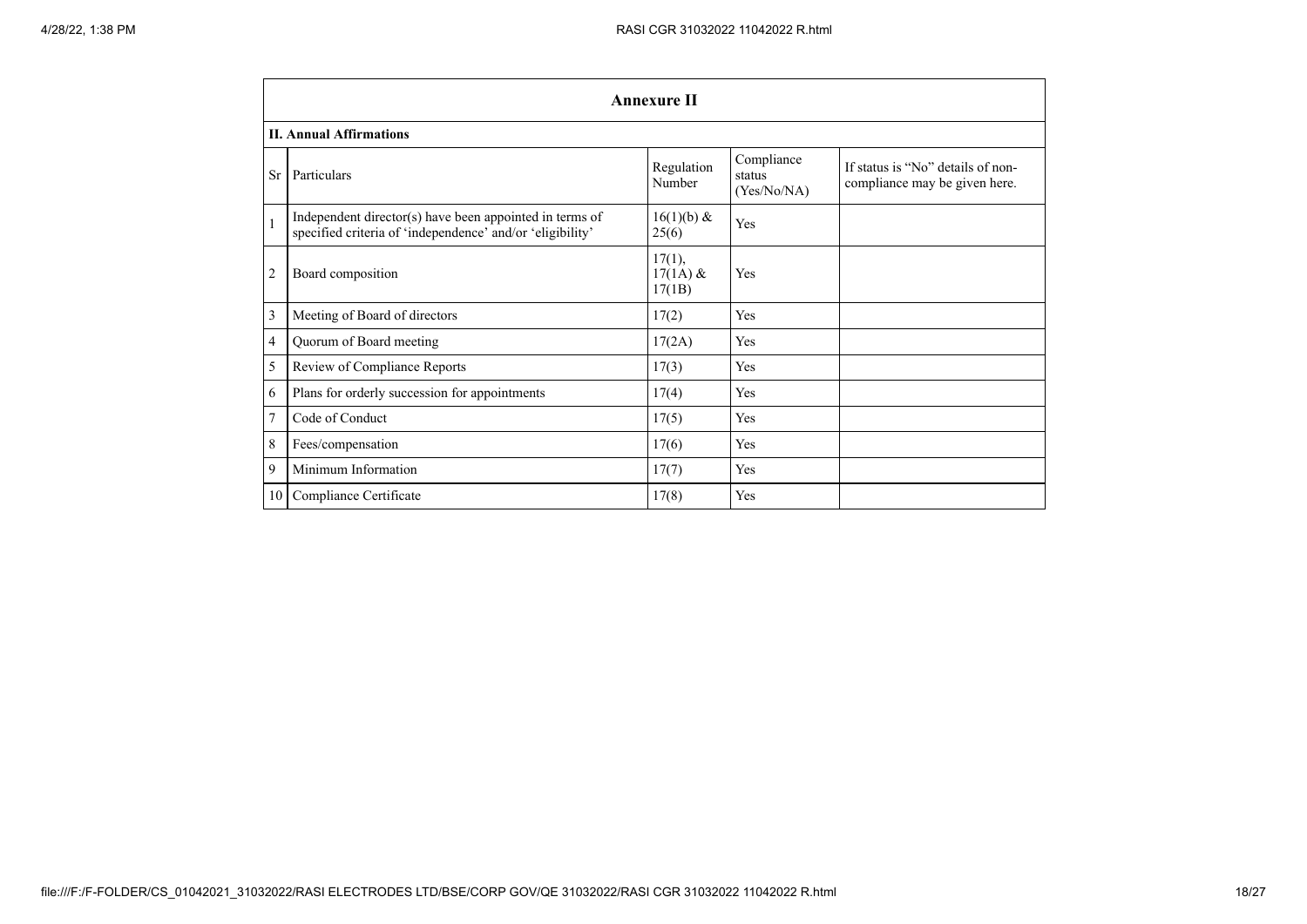|    | <b>Annexure II</b>                                         |                            |                                  |                                                                   |  |  |
|----|------------------------------------------------------------|----------------------------|----------------------------------|-------------------------------------------------------------------|--|--|
|    | <b>II. Annual Affirmations</b>                             |                            |                                  |                                                                   |  |  |
| Sr | Particulars                                                | Regulation<br>Number       | Compliance status<br>(Yes/No/NA) | If status is "No" details of non-compliance<br>may be given here. |  |  |
| 11 | Risk Assessment & Management                               | 17(9)                      | <b>Yes</b>                       |                                                                   |  |  |
| 12 | Performance Evaluation of Independent<br><b>Directors</b>  | 17(10)                     | Yes                              |                                                                   |  |  |
| 13 | Recommendation of Board                                    | 17(11)                     | Yes                              |                                                                   |  |  |
| 14 | Maximum number of Directorships                            | 17A                        | NA                               |                                                                   |  |  |
| 15 | Composition of Audit Committee                             | 18(1)                      | Yes                              |                                                                   |  |  |
| 16 | Meeting of Audit Committee                                 | 18(2)                      | Yes                              |                                                                   |  |  |
| 17 | Composition of nomination $&$ remuneration<br>committee    | 19(1) & (2)                | Yes                              |                                                                   |  |  |
| 18 | Quorum of Nomination and Remuneration<br>Committee meeting | 19(2A)                     | Yes                              |                                                                   |  |  |
| 19 | Meeting of Nomination and Remuneration<br>Committee        | 19(3A)                     | Yes                              |                                                                   |  |  |
| 20 | Composition of Stakeholder Relationship<br>Committee       | $20(1), 20(2)$ &<br>20(2A) | Yes                              |                                                                   |  |  |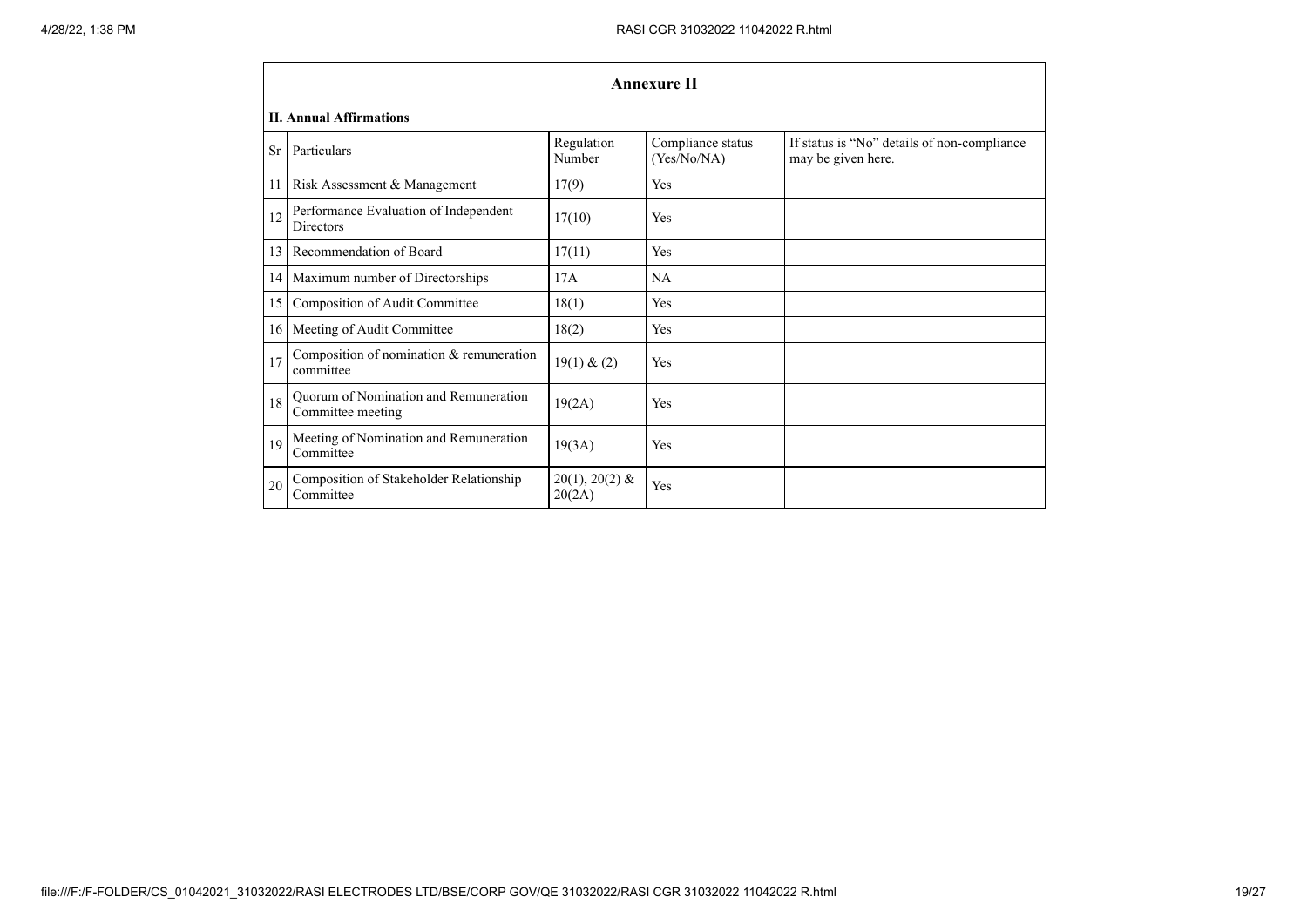- 14

|           | Annexure II                                                                            |                                            |                                  |                                                                    |  |  |
|-----------|----------------------------------------------------------------------------------------|--------------------------------------------|----------------------------------|--------------------------------------------------------------------|--|--|
|           | <b>II. Annual Affirmations</b>                                                         |                                            |                                  |                                                                    |  |  |
| <b>Sr</b> | Particulars                                                                            | Regulation<br>Number                       | Compliance status<br>(Yes/No/NA) | If status is "No" details of non-<br>compliance may be given here. |  |  |
| 21        | Meeting of Stakeholders Relationship Committee                                         | 20(3A)                                     | Yes                              |                                                                    |  |  |
| 22        | Composition and role of risk management<br>committee                                   | 21(1), (2), (3), (4)                       | NA                               |                                                                    |  |  |
| 23        | Meeting of Risk Management Committee                                                   | 21(3A)                                     | NA                               |                                                                    |  |  |
| 24        | Vigil Mechanism                                                                        | 22                                         | Yes                              |                                                                    |  |  |
| 25        | Policy for related party Transaction                                                   | $23(1)$ , $(1A)$ , $(5)$ ,<br>(6)(7) & (8) | Yes                              |                                                                    |  |  |
| 26        | Prior or Omnibus approval of Audit Committee for<br>all related party transactions     | 23(2), (3)                                 | <b>NA</b>                        |                                                                    |  |  |
| 27        | Approval for material related party transactions                                       | 23(4)                                      | Yes                              |                                                                    |  |  |
| 28        | Disclosure of related party transactions on<br>consolidated basis                      | 23(9)                                      | NA                               |                                                                    |  |  |
| 29        | Composition of Board of Directors of unlisted<br>material Subsidiary                   | 24(1)                                      | <b>NA</b>                        |                                                                    |  |  |
| 30        | Other Corporate Governance requirements with<br>respect to subsidiary of listed entity | 24(2),(3),(4),(5)<br>&(6)                  | NA                               |                                                                    |  |  |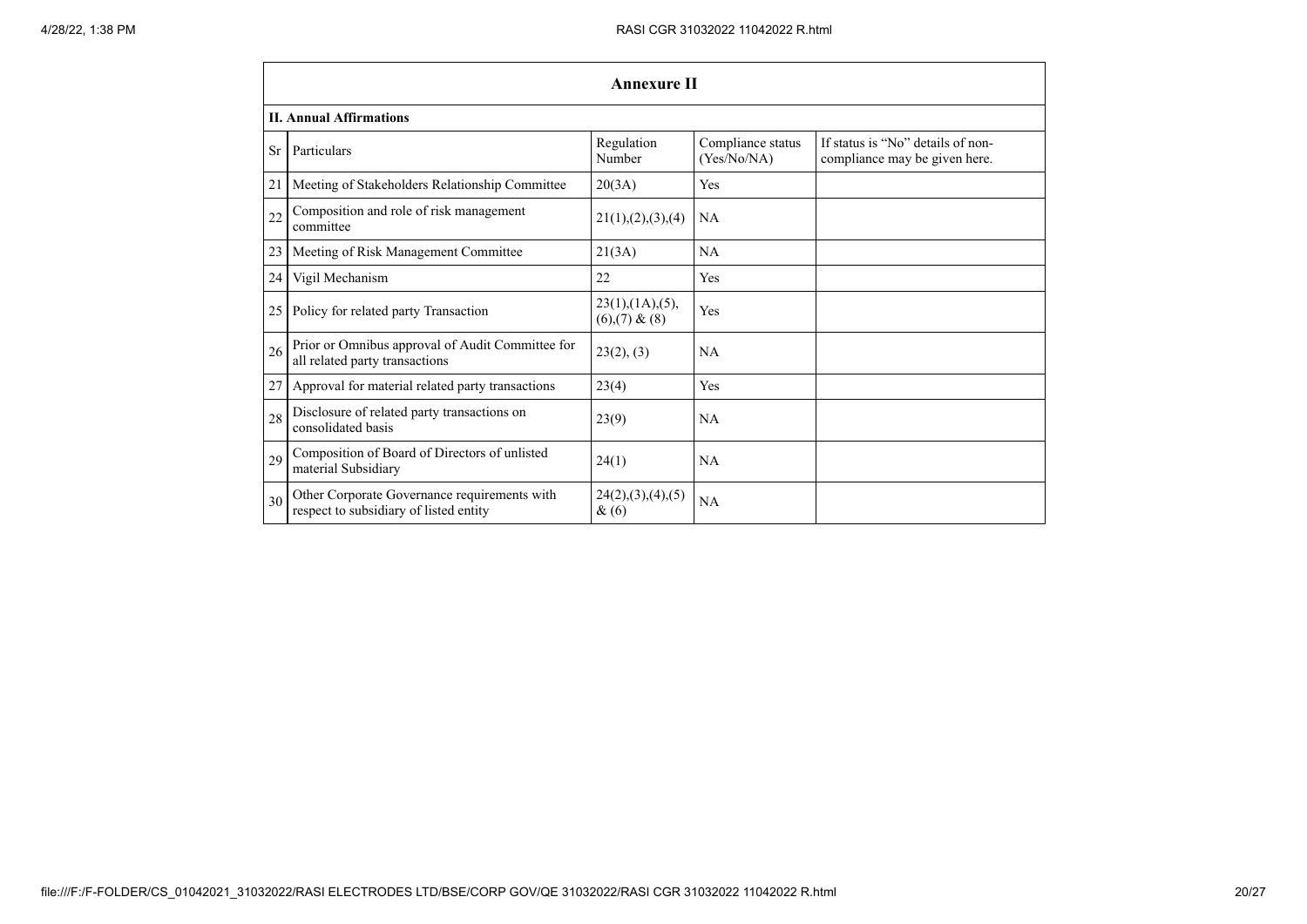- 14

|                 | <b>Annexure II</b>                                                                                                   |                      |                                     |                                                                    |  |
|-----------------|----------------------------------------------------------------------------------------------------------------------|----------------------|-------------------------------------|--------------------------------------------------------------------|--|
|                 | <b>II. Annual Affirmations</b>                                                                                       |                      |                                     |                                                                    |  |
| <b>Sr</b>       | Particulars                                                                                                          | Regulation<br>Number | Compliance<br>status<br>(Yes/No/NA) | If status is "No" details of non-<br>compliance may be given here. |  |
| 31              | Annual Secretarial Compliance Report                                                                                 | 24(A)                | Yes                                 |                                                                    |  |
| 32              | Alternate Director to Independent Director                                                                           | 25(1)                | NA                                  |                                                                    |  |
| 33              | Maximum Tenure                                                                                                       | 25(2)                | Yes                                 |                                                                    |  |
|                 | 34 Meeting of independent directors                                                                                  | $25(3)$ &<br>(4)     | Yes                                 |                                                                    |  |
| 35 <sup>1</sup> | Familiarization of independent directors                                                                             | 25(7)                | Yes                                 |                                                                    |  |
| 36 <sup>1</sup> | Declaration from Independent Director                                                                                | $25(8)$ &<br>(9)     | Yes                                 |                                                                    |  |
| 37 <sup>1</sup> | $D \& O$ Insurance for Independent Directors                                                                         | 25(10)               | NA                                  |                                                                    |  |
| 38 <sup>1</sup> | Memberships in Committees                                                                                            | 26(1)                | Yes                                 |                                                                    |  |
| 39              | Affirmation with compliance to code of conduct from members of<br>Board of Directors and Senior management personnel | 26(3)                | Yes                                 |                                                                    |  |
| 40              | Disclosure of Shareholding by Non-Executive Directors                                                                | 26(4)                | Yes                                 |                                                                    |  |
| 41              | Policy with respect to Obligations of directors and senior<br>management                                             | $26(2)$ &<br>26(5)   | Yes                                 |                                                                    |  |
|                 | Any other information to be provided - Add Notes                                                                     |                      |                                     |                                                                    |  |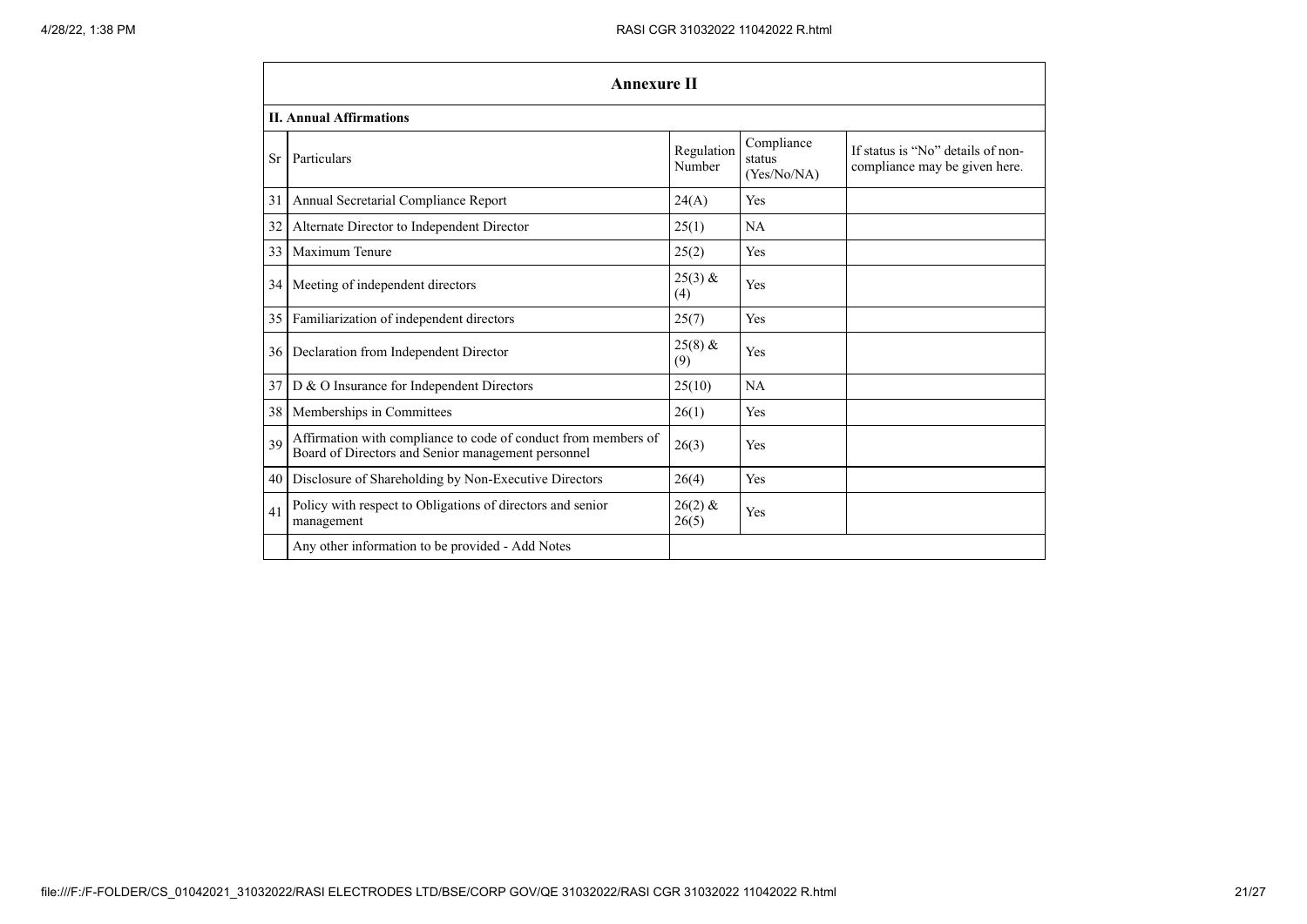| Annexure II |                   |                           |
|-------------|-------------------|---------------------------|
|             | Name of signatory | <b>B POPATLAL KOTHARI</b> |
|             | Designation       | <b>Managing Director</b>  |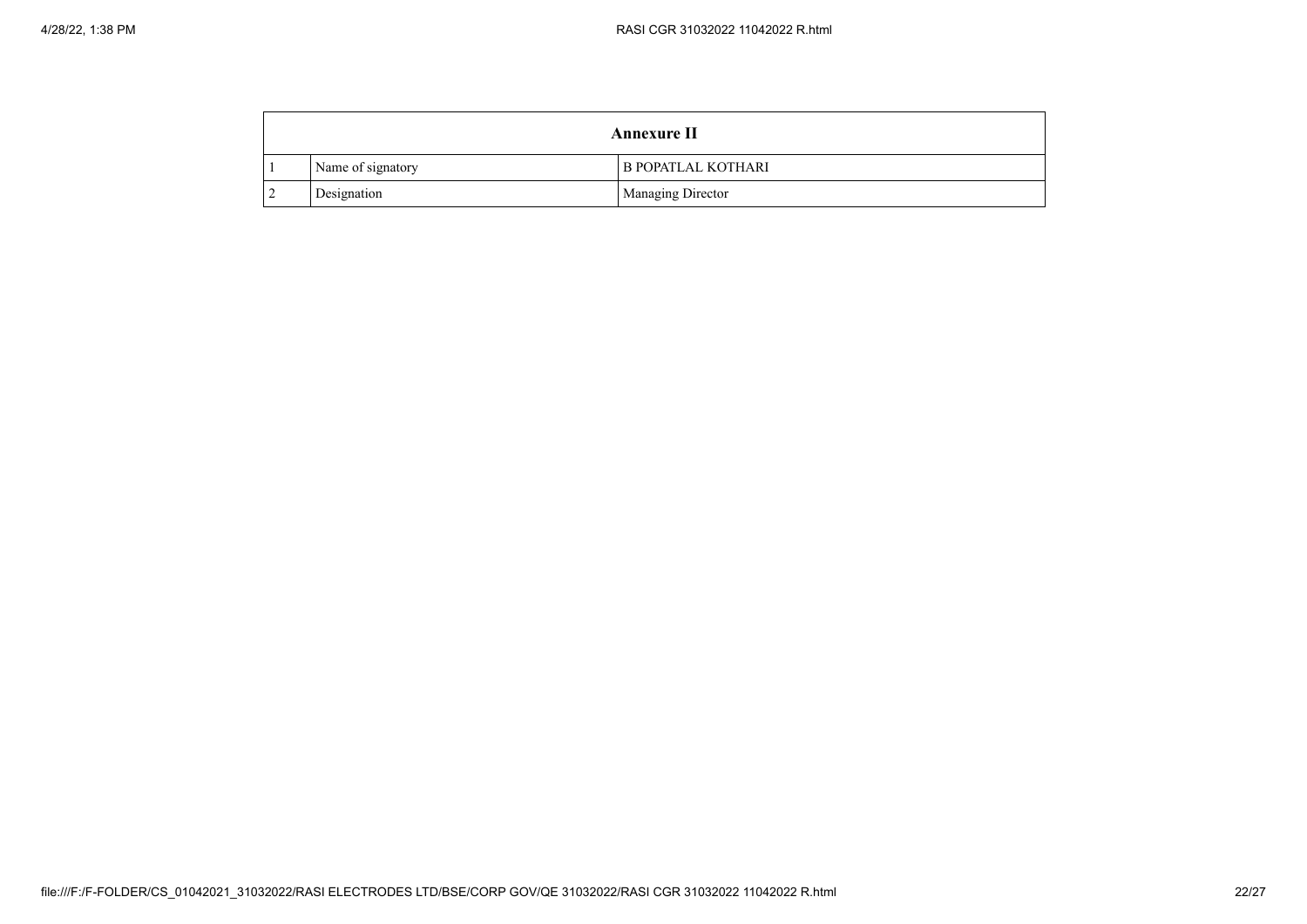| Annexure II                                                                                                                                                           |                                  |  |  |  |
|-----------------------------------------------------------------------------------------------------------------------------------------------------------------------|----------------------------------|--|--|--|
| <b>III.</b> Affirmations                                                                                                                                              |                                  |  |  |  |
| <b>Particulars</b>                                                                                                                                                    | Compliance status<br>(Yes/No/NA) |  |  |  |
| The Listed Entity has approved Material Subsidiary Policy and the Corporate Governance requirements with<br>respect to subsidiary of Listed Entity have been complied | NA                               |  |  |  |
| Any other information to be provided                                                                                                                                  |                                  |  |  |  |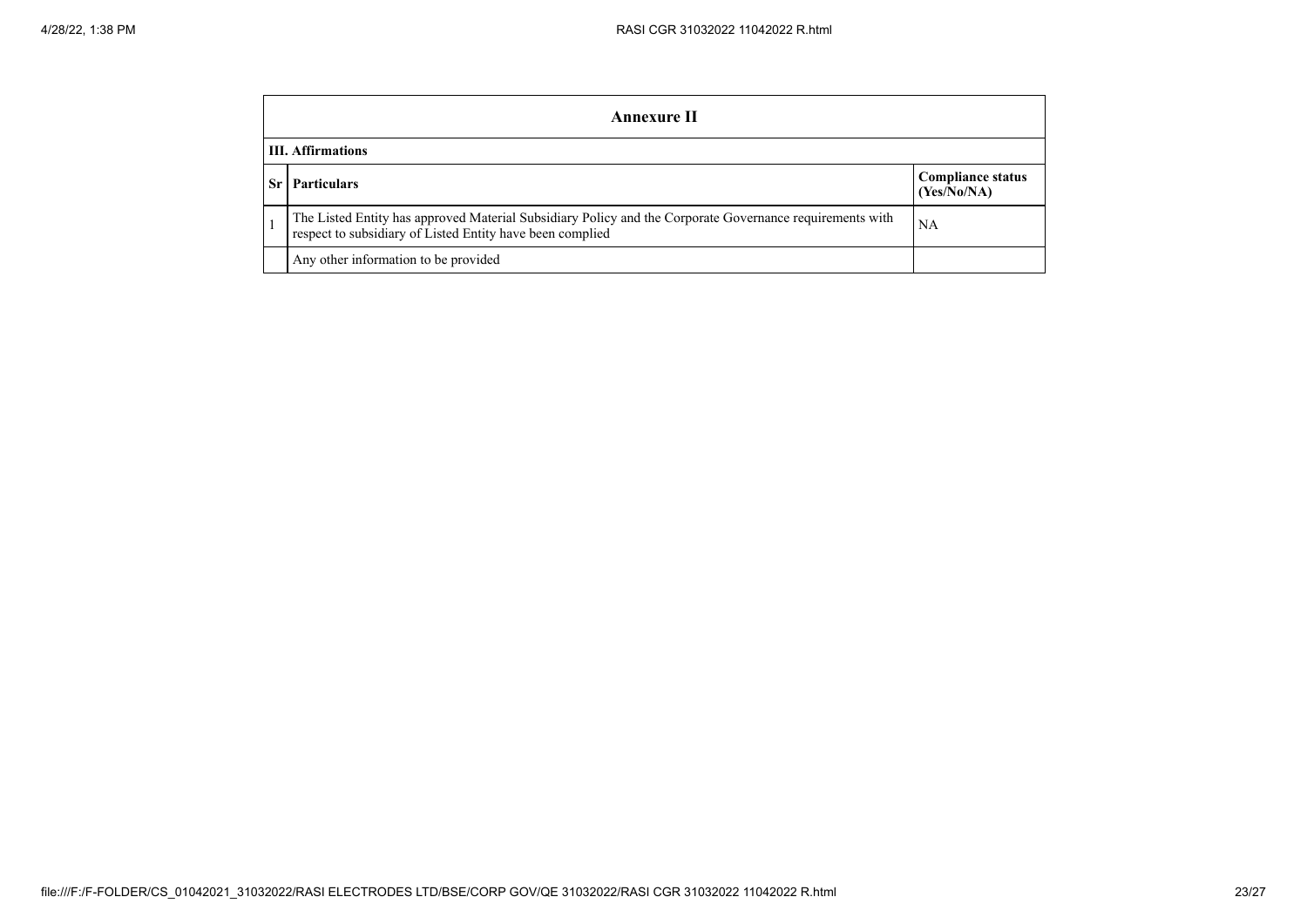| Annexure II |                   |                           |
|-------------|-------------------|---------------------------|
|             | Name of signatory | <b>B POPATLAL KOTHARI</b> |
|             | Designation       | <b>Managing Director</b>  |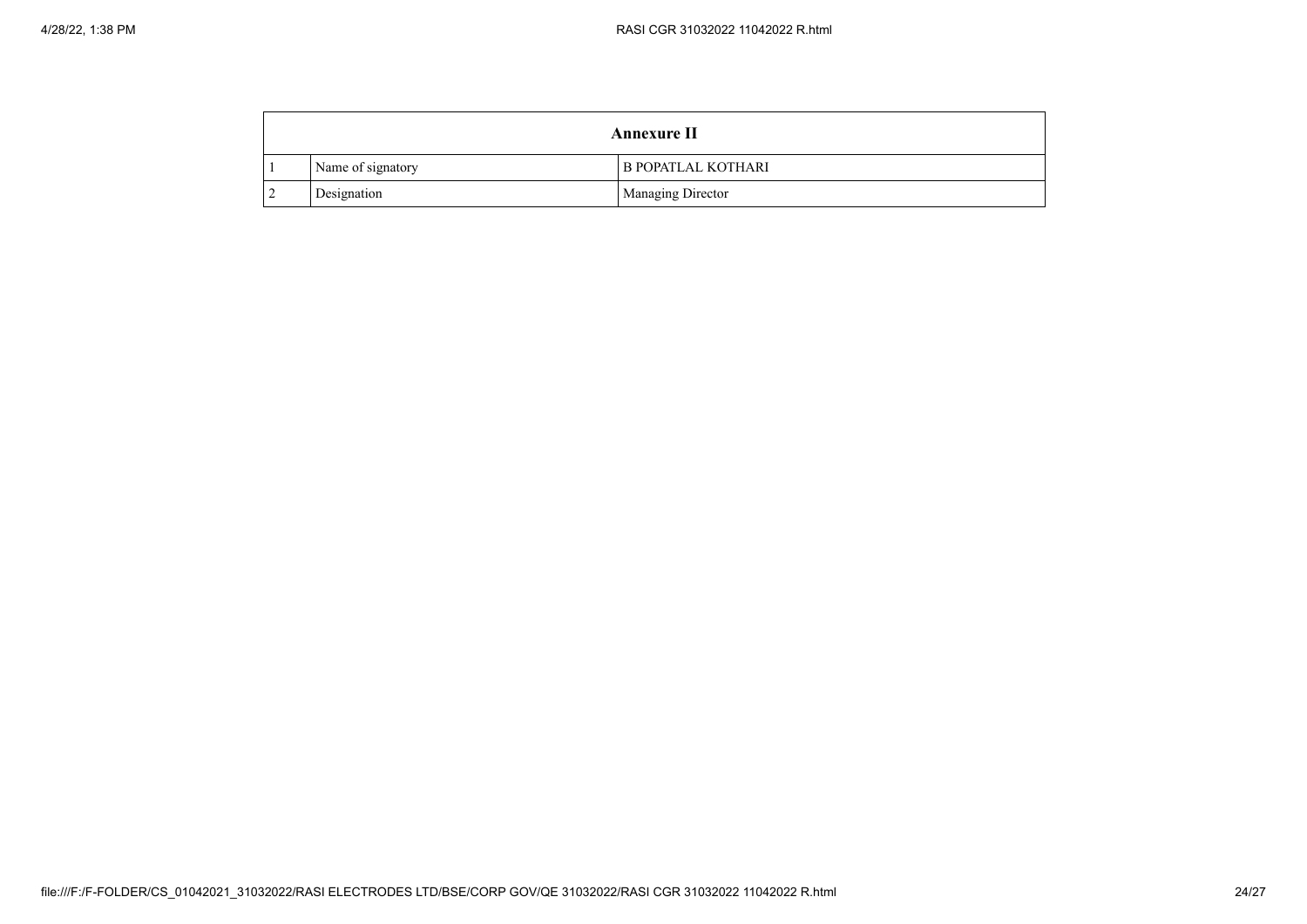| <b>Additional Half yearly Disclosure</b> |                        |  |
|------------------------------------------|------------------------|--|
| Applicability of disclosure              | Not Applicable         |  |
| Reason for Non Applicability             | Textual Information(1) |  |